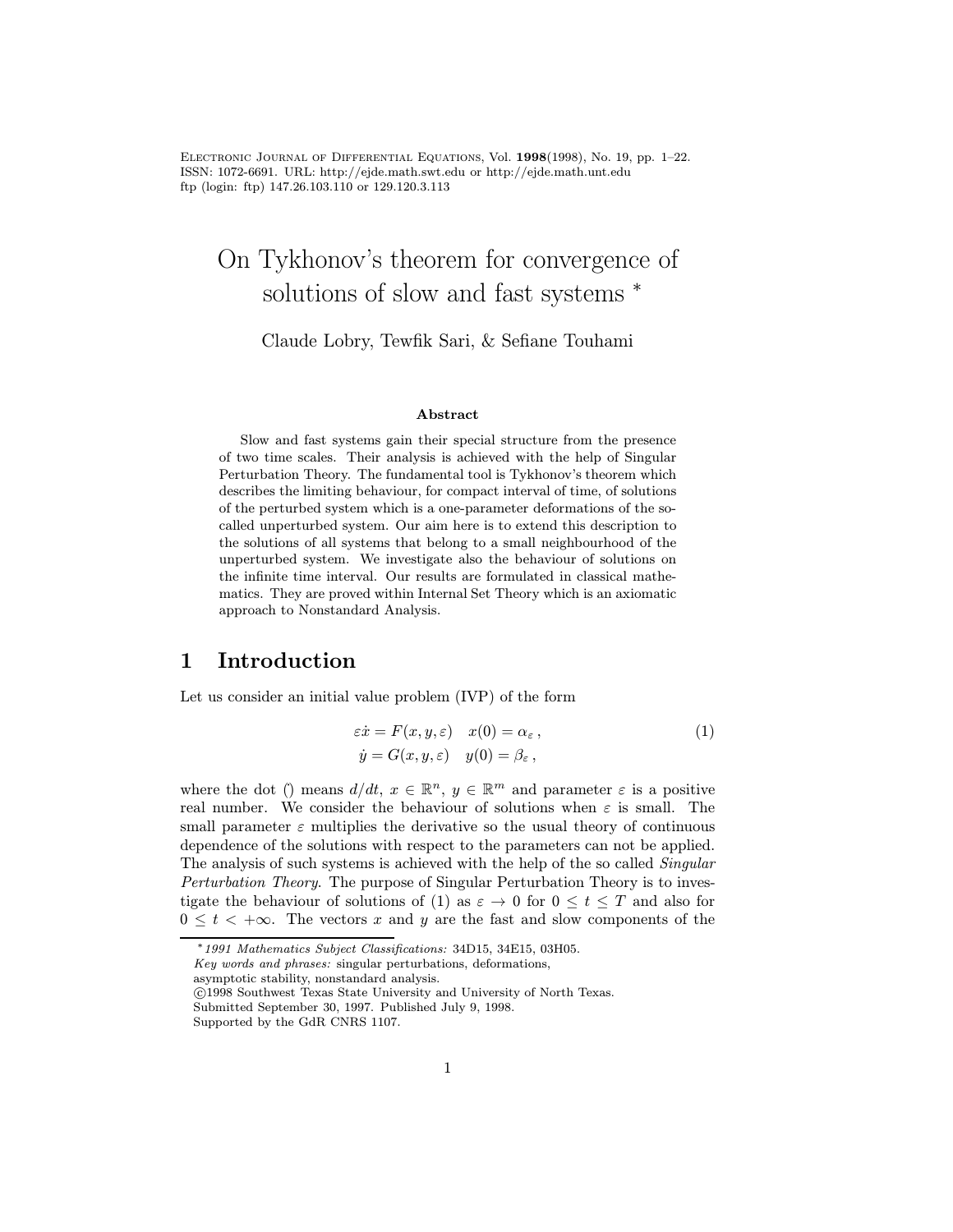system. This system is called a *fast and slow system*. If we use the *fast time*,  $\tau = t/\varepsilon$ , Problem (1) becomes

$$
x' = F(x, y, \varepsilon) \quad x(0) = \alpha_{\varepsilon} ,
$$
  
\n
$$
y' = \varepsilon G(x, y, \varepsilon) \quad y(0) = \beta_{\varepsilon} ,
$$
\n(2)

where  $d' = d/d\tau$ . This problem is called the *perturbed problem*. It is a regular perturbation of the unperturbed problem

$$
x' = F(x, y, 0) \quad x(0) = \alpha_0,
$$
  

$$
y' = 0 \quad y(0) = \beta_0.
$$
 (3)

Hence, first  $x$  varies very quickly and is approximated by the solution of the boundary layer equation

$$
x' = F(x, \beta_0, 0) \quad x(0) = \alpha_0 \,, \tag{4}
$$

and y remains close to its initial value  $\beta_0$ . The system of differential equations

$$
x' = F(x, y, 0),\tag{5}
$$

in which  $y$  is a parameter, is called the *fast equation*. A solution of  $(5)$  may behave in one of several ways: it may be unbounded as  $\tau \to \infty$ , it may tend toward an equilibrium point, or it may approach a more complex attractor. Obviously, if the fast equation has multiple stable equilibria, the asymptotic behaviour of a solution is determined by its initial value. Assume the second case occurs, that is, the solutions of (5) tend toward an equilibrium  $\xi(y)$ , where  $x = \xi(y)$  is a root of equation

$$
F(x, y, 0) = 0.
$$
\n<sup>(6)</sup>

The manifold of equation (6) is called the slow manifold: it is the set of equilibrium points of the fast equation (5); the surface  $\mathcal L$  of equation  $x = \xi(y)$  is a component of the slow manifold. The solution of (3) is defined for all  $\tau \geq 0$ and tends to  $(\xi(\beta_0), \beta_0)$ , namely to a point of  $\mathcal L$ . Hence a fast transition brings the solution of problem (1) near the slow manifold. Then, a slow motion takes place near the slow manifold, and is approximated by the solution of the reduced problem

$$
\dot{y} = G(\xi(y), y, 0) \quad y(0) = \beta_0 \,. \tag{7}
$$

The preceding description is definitely heuristic and imprecise. In a more rigorous description we usually consider  $\varepsilon$  as a parameter that tends to 0 and we assume that Problem (1) has a unique solution  $x(t, \varepsilon)$ ,  $y(t, \varepsilon)$ . Let  $y_0(t)$ be the solution of the reduced Problem (7), which is assumed to be defined for  $0 \le t \le T$ , then we have  $\lim_{\varepsilon \to 0} y(t,\varepsilon) = y_0(t)$  for  $0 \le t \le T$ . We also have  $\lim_{\varepsilon\to 0} x(t,\varepsilon) = \xi(y_0(t))$ , but the limit holds only for  $0 < t \leq T$ , since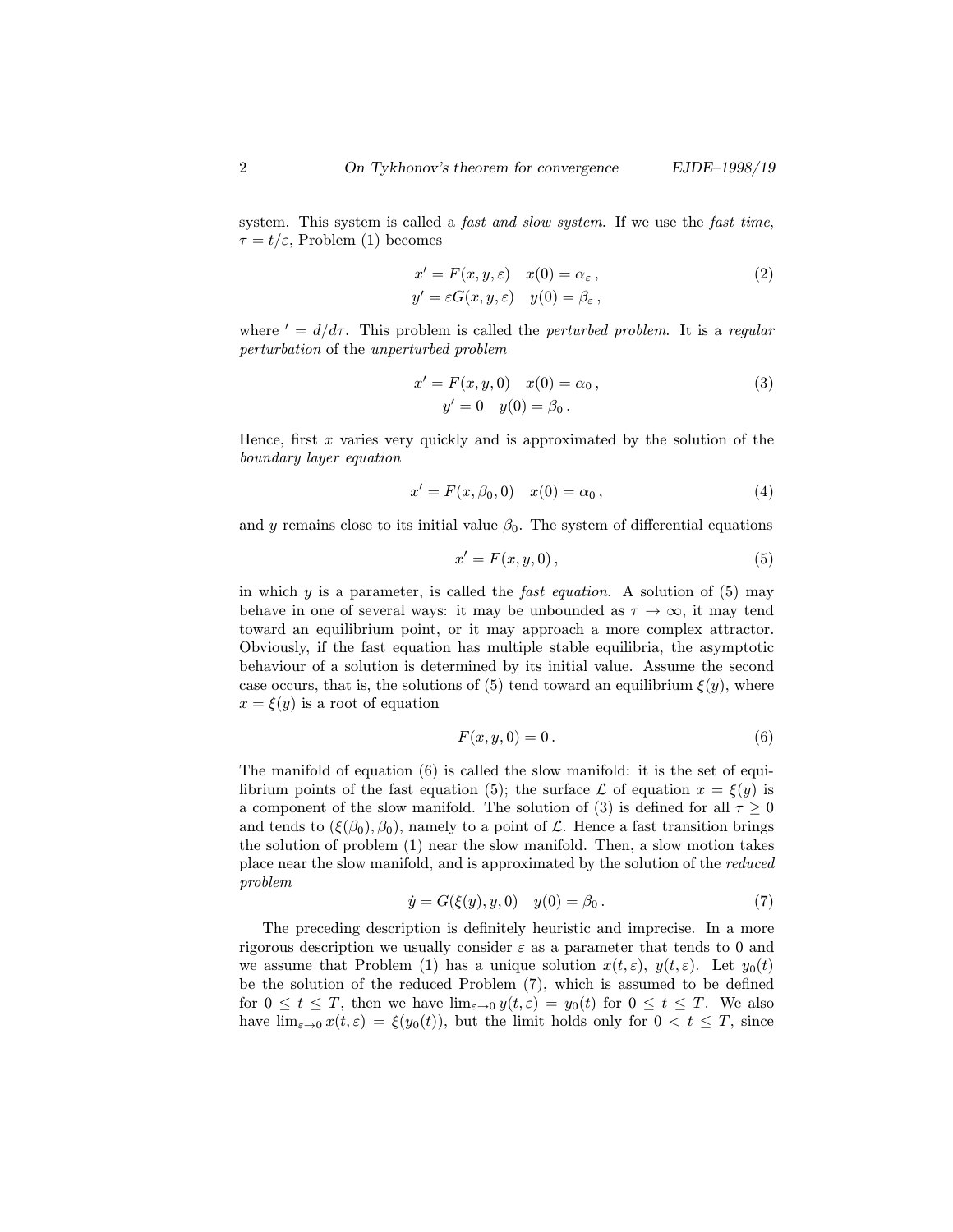there is a boundary layer at  $t = 0$ , for the x-component. Indeed, let  $x_0(\tau)$  be the solution of the boundary layer equation (4) then  $\lim_{\varepsilon\to 0} x(\varepsilon\tau,\varepsilon) = x_0(\tau)$ for  $0 \leq \tau \leq +\infty$ . This description of the solution of Problem (1) was given by Tykhonov [26], under the hypothesis that the equilibrium point  $\xi(y)$  of equation  $(5)$  is asymptotically stable for all y and that the asymptotic stability is uniform with respect to  $y$  (see Section 2.3). A highly recommended classical reference for these matters is Chapter X (especially Section 39) of Wasow's book [29].

Hence, Singular Perturbation Theory describes the solutions of (2), which is a one-parameter deformation of  $(3)$ . Actually, as noticed by Arnold (see [1], footnote page 157), the behaviour of the perturbed problem solutions "takes place in all systems that are close to the original unperturbed system. Consequently, one should simply study neighbourhoods of the unperturbed problem in a suitable function space. However, here and in other problems of perturbation theory, for the sake of mathematical convenience, in the statements of the results of an investigation such as an asymptotic result, we introduce (more or less artificially) a small parameter  $\varepsilon$  and, instead of neighborhoods, we consider one-parameter deformations of the perturbed systems. The situation here is as with variational concepts: the directional derivative (Gateaux differential) historically preceded the derivative of a mapping (the Fréchet differential)".

The aim of this paper is to define a suitable function space of IVPs, and to study small neighbourhoods of the unperturbed problem. This paper is organized as follows. In Section 2 we describe a topology on the set of IVPs and we give the asymptotic behaviour of the solutions of an IVP that lies in a small neighbourhoods of an IVP which satisfies various hypotheses (Theorem 1). We also investigate the solutions behaviour on the infinite time interval (Theorem 2). For the proofs of Theorem 1 and 2, we use *Internal Set Theory* (IST), which is an axiomatic approach of A. Robinson's Nonstandard Analysis (NSA) [22], proposed by E. Nelson [21]. Section 3 starts with a short tutorial on IST. Then we present the nonstandard translates (Theorems 3 and 4) in the language of IST of Theorems 1 and 2. This section ends with an external discussion of the notion of uniform asymptotic stability, which is the crucial assumption for the validity of the results. In Section 4 we give the proofs of Theorems 3 and 4. We recall that IST is a *conservative extension* of ordinary mathematics. This means that any statement of ordinary mathematics which is a theorem of IST was already a theorem of ordinary mathematics, so there is no need to translate the proofs.

We want to emphasize that Theorems 3 and 4 were obtained directly from [18, 25, 27]. Afterwards, we noticed that the classical translations of these results are nothing more than considering neighbourhoods, as suggested by Arnold. NSA allowed also the discovery and good understanding of new phenomena which are not covered by Tykhonov's theory, namely the so called *canard* solutions. These solutions are related to the important phenomenon of delayed loss of stability in dynamical bifurcations [17]. For more informations on the applications of NSA to the asymptotic theory of differential equations, the reader is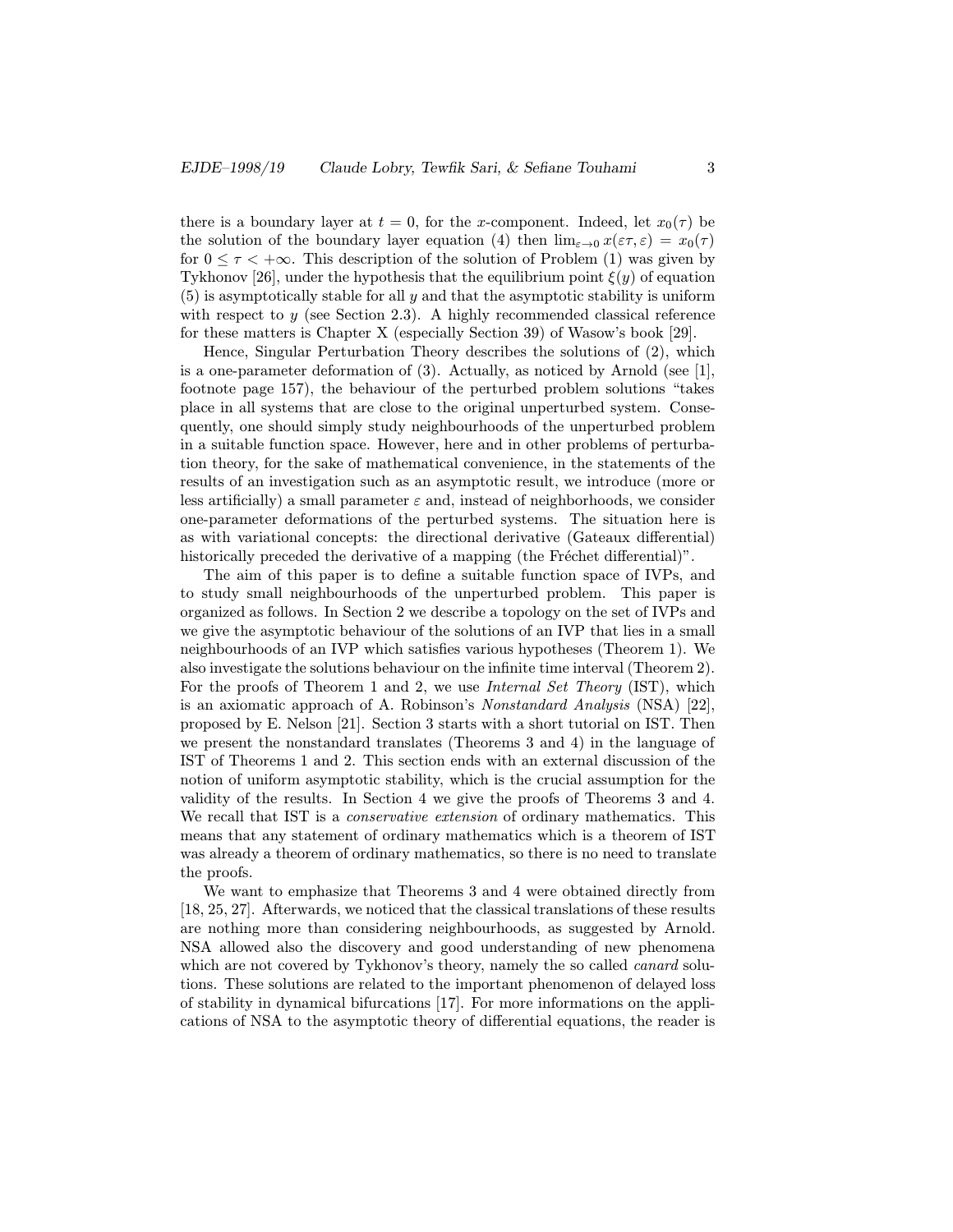referred to [2, 3, 6, 8, 9, 19, 25].

# 2 Singular Perturbations

## 2.1 Slow and Fast Vectors Fields

Our main problem is to study IVPs for fast and slow systems of the form

$$
\begin{aligned}\n\varepsilon \dot{x} &= f(x, y) & x(0) &= \alpha \\
\dot{y} &= g(x, y) & y(0) &= \beta,\n\end{aligned}
$$
\n(8)

where  $f: D \to \mathbb{R}^n$  and  $g: D \to \mathbb{R}^m$  are continuous, D is an open subset of  $\mathbb{R}^{n+m}$ , and  $(\alpha, \beta) \in D$ . We denote by

$$
\mathcal{T} = \left\{ (D, f, g, \alpha, \beta) : D \text{ open subset of } \mathbb{R}^{n+m}, \right.(f, g) : D \to \mathbb{R}^{n+m} \text{ continuous}, \ (\alpha, \beta) \in D \right\}.
$$

Our aim is to study Problem (8) when  $\varepsilon$  is small and  $(D, f, g, \alpha, \beta)$  is sufficiently close to an element  $(D_0, f_0, g_0, \alpha_0, \beta_0)$  satisfying various hypothesis. The hypothesis, which are denoted by the letter H, are listed below. The system of differential equations

$$
x' = f_0(x, y), \tag{9}
$$

in which  $y$  is a parameter, will be called the *fast equation*.

(H1). For all y, the fast equation (9) has the uniqueness of the solutions with prescribed initial conditions.

We assume that the we are given an *n*-dimensional compact manifold  $\mathcal{L}$ , which is contained in the set

$$
f_0(x,y) = 0\tag{10}
$$

of equilibrium points of the fast equation (9). The manifold  $\mathcal L$  is given as the graph of a function, that is, there is a continuous mapping  $\xi: Y \to \mathbb{R}^n$ , Y being a compact domain in  $\mathbb{R}^m$ , such that  $(\xi(y), y) \in D_0$  for all  $y \in Y$  and  $\mathcal{L} = \{(x, y) : x = \xi(y), y \in Y\}.$ 

(H2). The set Y is a compact domain. The function  $\xi$  is continuous. For all  $y \in Y$ ,  $x = \xi(y)$  is an isolated root of equation (10), that is,  $f_0(\xi(y), y) = 0$ , and there exists a number  $\delta > 0$  such that the relations  $y \in Y$ ,  $||x - \xi(y)|| < \delta$  and  $x \neq \xi(y)$  imply  $f_0(x, y) \neq 0$ .

It is not excluded that equation (10) may have other roots beside  $\xi(y)$ . The manifold defined by equation (10) is called the slow manifold. We recall the concept of uniform asymptotic stability of equilibrium points of equations depending on parameters.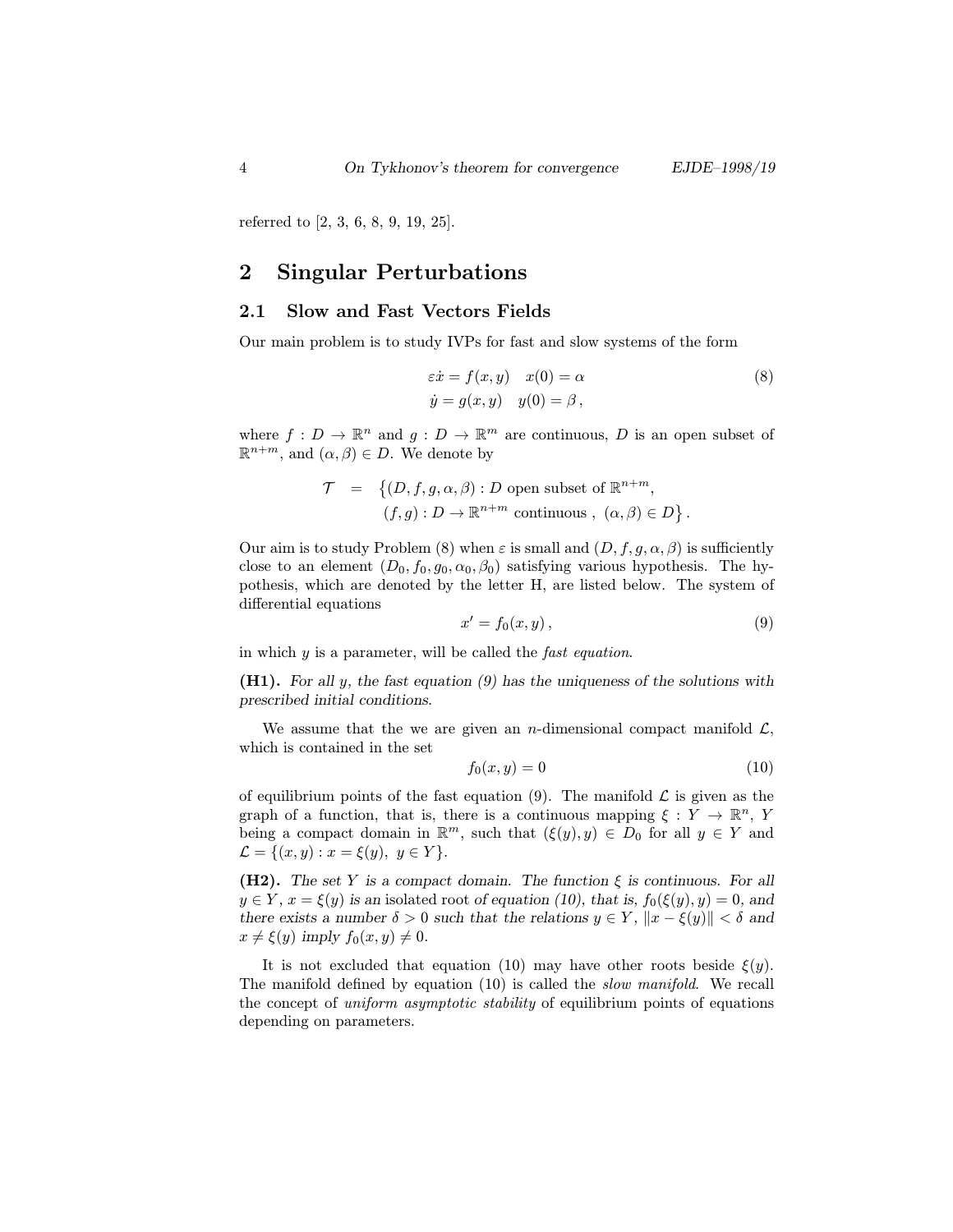**Definition 1.** The equilibrium point  $x = \xi(y)$  of the equation (9) is said to be 1. Stable (in the sense of Liapunov) if for every  $\mu > 0$  there exists a  $\eta$  with the property that any solution  $x(\tau)$  of (9) for which  $||x(0) - \xi(y)|| < \eta$  can be continued for all  $\tau > 0$  and satisfies the inequality  $||x(\tau) - \xi(y)|| < \mu$ .

Asymptotically stable if it is stable and, in addition,  $\lim_{\tau \to \infty} x(\tau) = \xi(y)$  for all solutions such that  $||x(0) - \xi(y)|| < \eta$ .

2. Attractive if it admits a basin of attraction, that is, a neighbourhood  $V$  with the property that any solution  $x(\tau)$  of (9) for which  $x(0) \in \mathcal{V}$  can be continued for all  $\tau > 0$  and satisfies  $\lim_{\tau \to \infty} x(\tau) = \xi(y)$ .

Moreover we say that the basin of attraction of the equilibrium point  $x = \xi(y)$ is uniform over Y if there exists  $a > 0$  such that for all  $y \in Y$ , the ball  $\mathcal{B} =$  ${x \in \mathbb{R}^n : ||x - \xi(y)|| \le a}$ , of center  $\xi(y)$  and radius a, is a basin of attraction of  $\xi(y)$ .

It is easy to see that an equilibrium point is asymptotically stable if and only if it is stable and attractive. We must require that

(H3). For each  $y \in Y$ , the point  $x = \xi(y)$  is an asymptotically stable equilibrium point of the fast equation (9) and the basin of attraction of  $x = \xi(y)$  is uniform over Y .

The system of differential equations

$$
\dot{y} = g_0(\xi(y), y),\tag{11}
$$

defined on the interior  $Y_0$  of Y, will be called the slow equation. Since the set Y is compact, we restricted the slow equation on  $Y_0$  to avoid non essential technicalities with the maximal interval of definition of a solution.

(H4). The slow equation (11), has the uniqueness of the solutions with prescribed initial conditions.

(H5). The point  $\beta_0$  is in Y<sub>0</sub>. The point  $\alpha_0$  is in the basin of attraction of the equilibrium point  $x = \xi(\beta_0)$ .

We refer to the problem

$$
x' = f_0(x, \beta_0) \quad x(0) = \alpha_0 \,, \tag{12}
$$

consisting of the fast equation (9), where  $y = \beta_0$ , together with the initial condition  $x(0) = \alpha_0$  as the boundary layer equation. Let  $x_0(\tau)$  be the solution of the boundary layer equation. According to the hypothesis (H5),  $x_0(\tau)$  is defined for all  $\tau \geq 0$  and  $\lim_{\tau \to \infty} x_0(\tau) = \xi(\beta_0)$ . We refer to the problem

$$
\dot{y} = g_0(\xi(y), y) \quad y(0) = \beta_0 \,, \tag{13}
$$

consisting of the slow equation (11) together with the initial condition  $y(0) = \beta_0$ , as the *reduced problem*. Let  $y_0(t)$  be the solution of the reduced problem. Let  $I = [0, \omega), 0 < \omega \leq +\infty$  be its maximal positive interval of definition.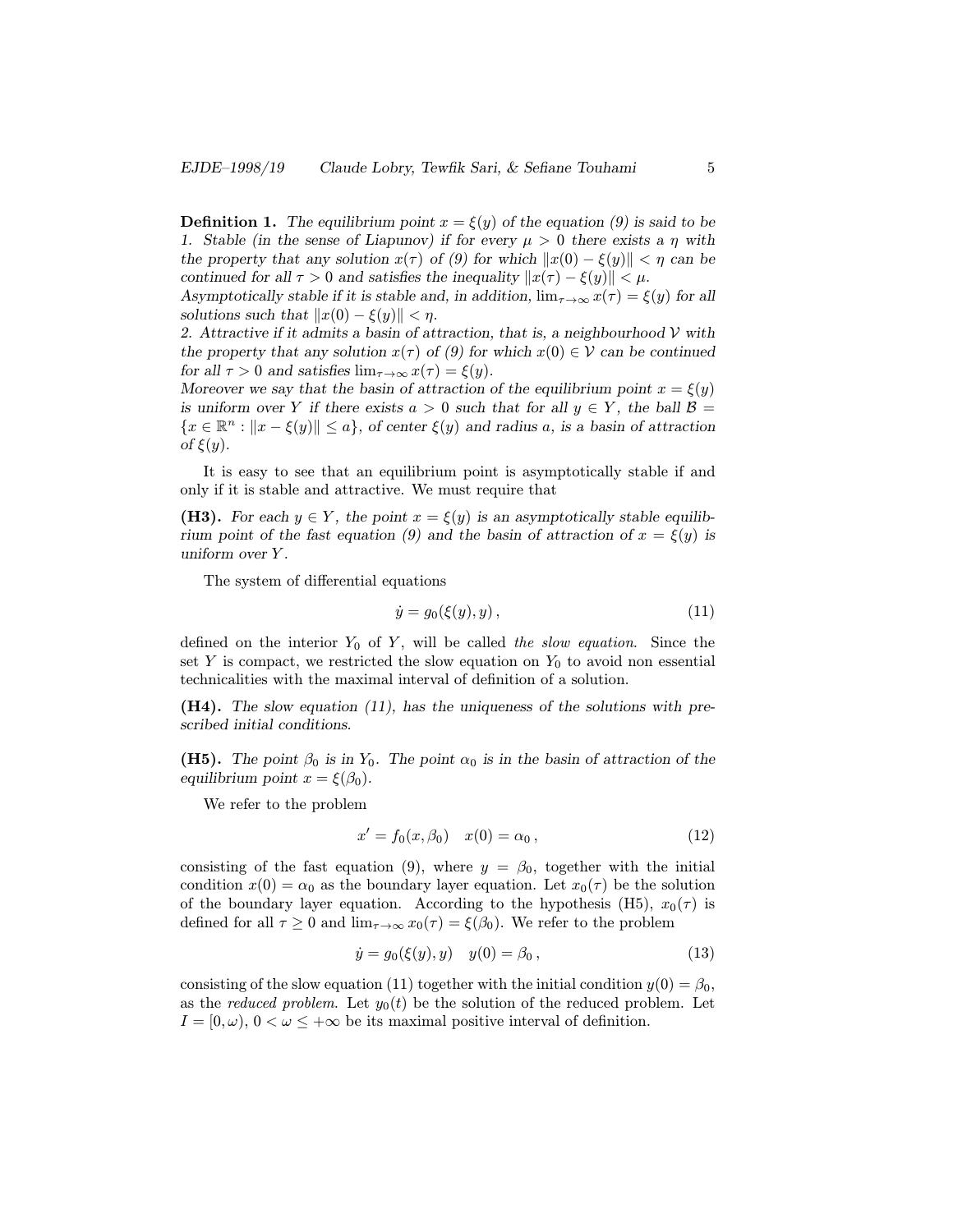Our result asserts that the curve  $C$  consisting of two continuous arcs  $C_1$ and  $C_2$ , where  $C_1$  is the arc  $x = x_0(\tau)$ ,  $y = \beta_0$ ,  $0 \le \tau < +\infty$ , and  $C_2$  is the arc  $x = \xi(y_0(t))$ ,  $y = y_0(t)$ ,  $t \in I$ , gives an approximation of the solutions  $((x(t), y(t))$  of Problem (8), when  $\varepsilon$  is small enough and  $(D, f, g, \alpha, \beta)$  is close to  $(D_0, f_0, g_0, \alpha_0, \beta_0)$ . The closeness is measured by a topology on the set  $\mathcal{T}$ . To have a convenient definition of this topology, we introduce the notation  $||h||_{\Delta} = \sup_{x \in \Delta} ||h(x)||$ , where h is a function defined on a set  $\Delta$ , with values in a normed space.

**Definition 2.** The topology of uniform convergence on compacta on the set  $\mathcal{T}$  is the topology for which the neighbourhood system of an element  $(D_0, f_0, g_0, \alpha_0, \beta_0)$ is generated by the sets

$$
V(\Delta, a) = \{ (D, f, g, \alpha, \beta) \in \mathcal{T} : \Delta \subset D, ||f - f_0||_{\Delta} < a, ||g - g_0||_{\Delta} < a, ||\alpha - \alpha_0|| < a, ||\beta - \beta_0|| < a \}
$$

where  $\Delta$  is a compact subset of  $D_0$  and a is a real positive number.

We are now in a position to state our main result.

**Theorem 1.** Let  $f_0: D_0 \to \mathbb{R}^n$ ,  $g_0: D_0 \to \mathbb{R}^m$  and  $\xi: Y \to \mathbb{R}^n$  be continuous functions and let  $(\alpha_0, \beta_0)$  be in  $D_0$ . Let hypotheses (H1) to (H5) be satisfied. Let  $x_0(\tau)$  be the solution of the boundary layer equation (12). Let  $y_0(t)$  be the solution of the reduced problem  $(13)$ . Let T be in I, I being the positive interval of definition of y<sub>0</sub>. For every  $\eta > 0$ , there exists  $\delta > 0$  and a neighbourhood V of  $(D_0, f_0, g_0, \alpha_0, \beta_0)$  in T with the properties that for all  $\varepsilon < \delta$ , and all  $(D, f, g, \alpha, \beta) \in \mathcal{V}$ , any solution  $(x(t), y(t))$  of the problem  $(\beta)$  is defined at least on  $[0, T]$  and there exists  $L > 0$  such that  $\varepsilon L < \eta$ ,  $||x(\varepsilon \tau) - x_0(\tau)|| < \eta$  for  $0 \leq \tau \leq L$ ,  $||x(t) - \xi(y_0(t))|| < \eta$  for  $\varepsilon L \leq t \leq T$  and  $||y(t) - y_0(t)|| < \eta$  for  $0 \leq t \leq T$ .

Let us discuss now the approximations for  $t \in [0, +\infty)$ . Let  $y_\infty \in Y_0$  be an equilibrium point of the slow equation (11), that is,  $g_0(\xi(y_\infty), y_\infty) = 0$ .

**(H6).** The point  $y = y_{\infty}$  is an asymptotically stable equilibrium point of equation (11) and  $\beta_0$  lies in the basin of attraction of  $y_\infty$ .

When (H6) is satisfied, the solution  $y_0(t)$  of the reduced problem is defined for all  $t \geq 0$  and satisfies the property  $\lim_{t\to\infty} y_0(t) = y_\infty$ . In this case the approximation given by Theorem 1 holds for all  $t \geq 0$ .

**Theorem 2.** Let  $f_0: D_0 \to \mathbb{R}^n$ ,  $g_0: D_0 \to \mathbb{R}^m$  and  $\xi: Y \to \mathbb{R}^n$  be continuous functions. Let  $y_{\infty}$  be in  $Y_0$  and  $(\alpha_0, \beta_0)$  be in  $D_0$ . Assume that hypothesis (H1) to (H6) hold. Let  $x_0(\tau)$  be the solution of the boundary layer equation (12). Let  $y_0(t)$  be the solution of the reduced problem (13). For every  $\eta > 0$ , there exists  $\delta > 0$  and a neighbourhood V of  $(D_0, f_0, g_0, \alpha_0, \beta_0)$  in T with the properties that for all  $\varepsilon < \delta$ , and all  $(D, f, g, \alpha, \beta) \in \mathcal{V}$ , any solution  $(x(t), y(t))$ of the problem (8) is defined for all  $t \geq 0$  and there exists  $L > 0$  such that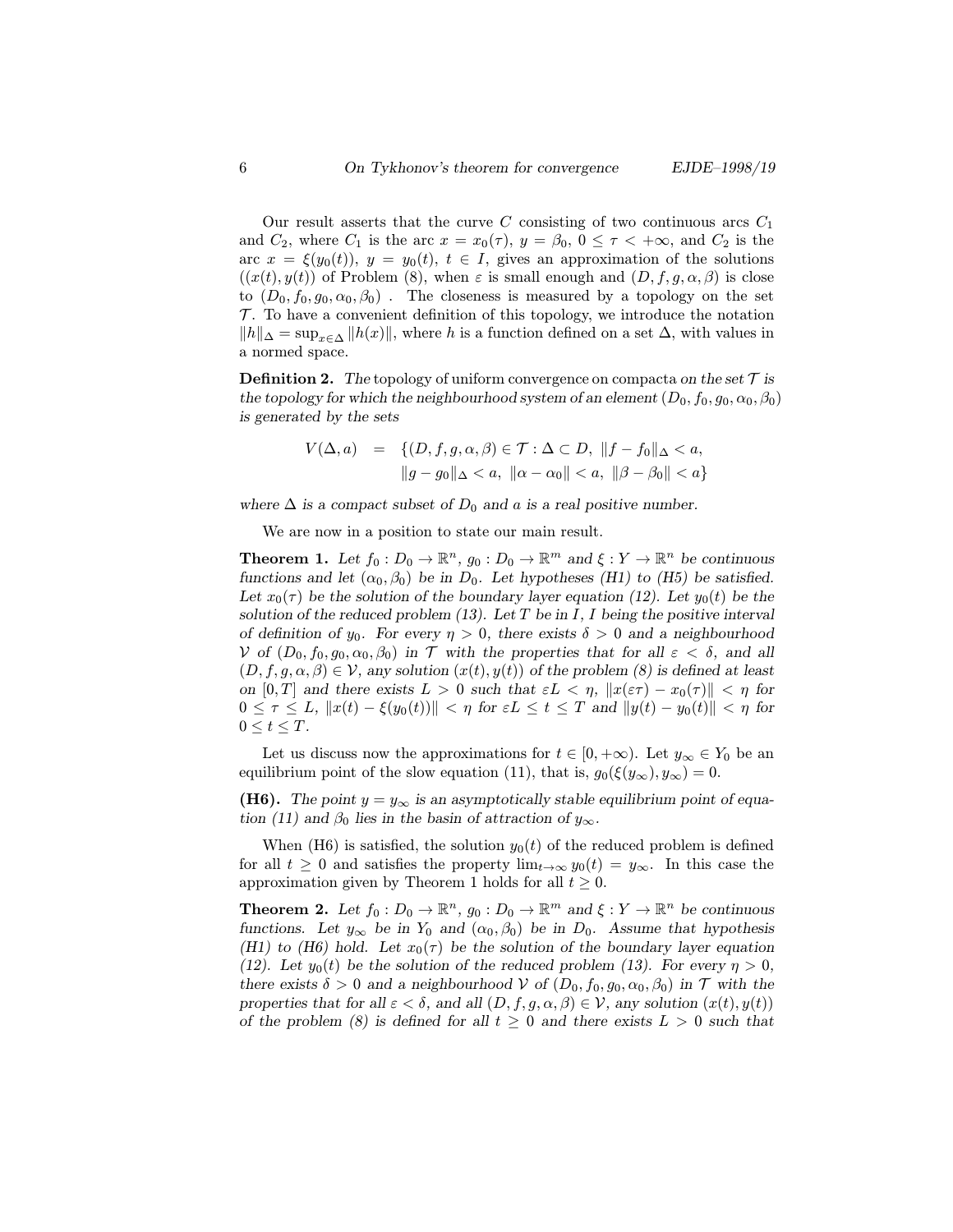$\epsilon L < \eta$ ,  $||x(\epsilon \tau) - x_0(\tau)|| < \eta$  for  $0 \le \tau \le L$ ,  $||x(t) - \xi(y_0(t))|| < \eta$  for  $t \ge \epsilon L$ and  $||y(t) - y_0(t)|| < \eta$  for  $t \ge 0$ .

The proofs Theorems 1 and 2 are postponed to Section 3.2.

## 2.2 Non-autonomous systems

The problem (8) contains an apparently more general situation

$$
\begin{aligned}\n\varepsilon \dot{x} &= f(x, y, t) & x(t_0) &= \alpha, \\
\dot{y} &= g(x, y, t) & y(t_0) &= \beta,\n\end{aligned} \tag{8'}
$$

where f and g are defined on an open set  $D \subset \mathbb{R}^{n+m+1}$  and  $(\alpha, \beta, t_0) \in D$ . To see this, we consider  $t$  as a dependent slow variable and append the trivial equation  $\dot{t} = 1$ . The fast equation is

$$
x' = f_0(x, y, t) \tag{9'}
$$

where y and t are parameters. The component  $\mathcal L$  of the slow manifold

$$
f_0(x, y, t) = 0\tag{10'}
$$

is given as the graph of a function  $x = \xi(y, t)$ , where  $(y, t)$  belongs to a compact domain  $Y \subset \mathbb{R}^m \times \mathbb{R}$ . The slow equation, considered on the interior  $Y_0$  of Y, is

$$
\dot{y} = g_0(\xi(y, t), y, t). \tag{11'}
$$

There is no change in the formulation of hypotheses  $(H1)$  to  $(H4)$ , except that equations  $(9)$ ,  $(10)$  and  $(11)$  are replaced by equations  $(9')$ ,  $(10')$  and  $(11')$ . The formulation of hypothesis (H5) is:  $(\beta_0, t_0) \in Y_0$  and  $\alpha_0$  lies in the basin of attraction of  $\xi(y_0, t_0)$ . Thus Theorem 1 applies to problem  $(8')$ . Let  $x_0(\tau)$ be the solution of the boundary layer equation  $x' = f_0(x, \beta_0, t_0), x(0) =$  $\alpha_0$ . Let  $y_0(t)$  be the solution, defined on  $[t_0, T]$ , of the reduced problem  $\dot{y} =$  $g_0(\xi(y,t), y, t)$ ,  $y(t_0) = \beta_0$ . For any  $\eta > 0$  and any solution  $(x(t), y(t))$  of problem (8'), there exists  $L > 0$  such that  $\varepsilon L < \eta$ ,  $||x(t_0 + \varepsilon \tau) - x_0(\tau)|| < \eta$  for  $0 \leq \tau \leq L, \|x(t) - \xi(y_0(t))\| < \eta$  for  $t_0 + \varepsilon L \leq t \leq T$  and  $\|y(t) - y_0(t)\| < \eta$ for  $t_0 \leq t \leq T$ , as long as  $\varepsilon$  is small enough and  $(D, f, g, \alpha, \beta)$  is in a small neighbourhood of  $(D_0, f_0, g_0, \alpha_0, \beta_0)$ .

When the function  $g_0(\xi(y, t), y, t)$  depends nontrivially on the variable t, Theorem 2 does not apply to Problem  $(8')$ , because Hypothesis (H6) does never hold for the non-autonomous equation  $(11')$ . In that case one could require that  $y_{\infty}$  is a stationary solution, that is,  $g_0(\xi(y_{\infty}, t), y_{\infty}, t) \equiv 0$ . However, since Y is assumed to be a compact set, the limiting behaviour, as  $t \to +\infty$  is not relevant. It would be necessary to generalize Theorems 1 and 2 to noncompact pieces of the slow manifold.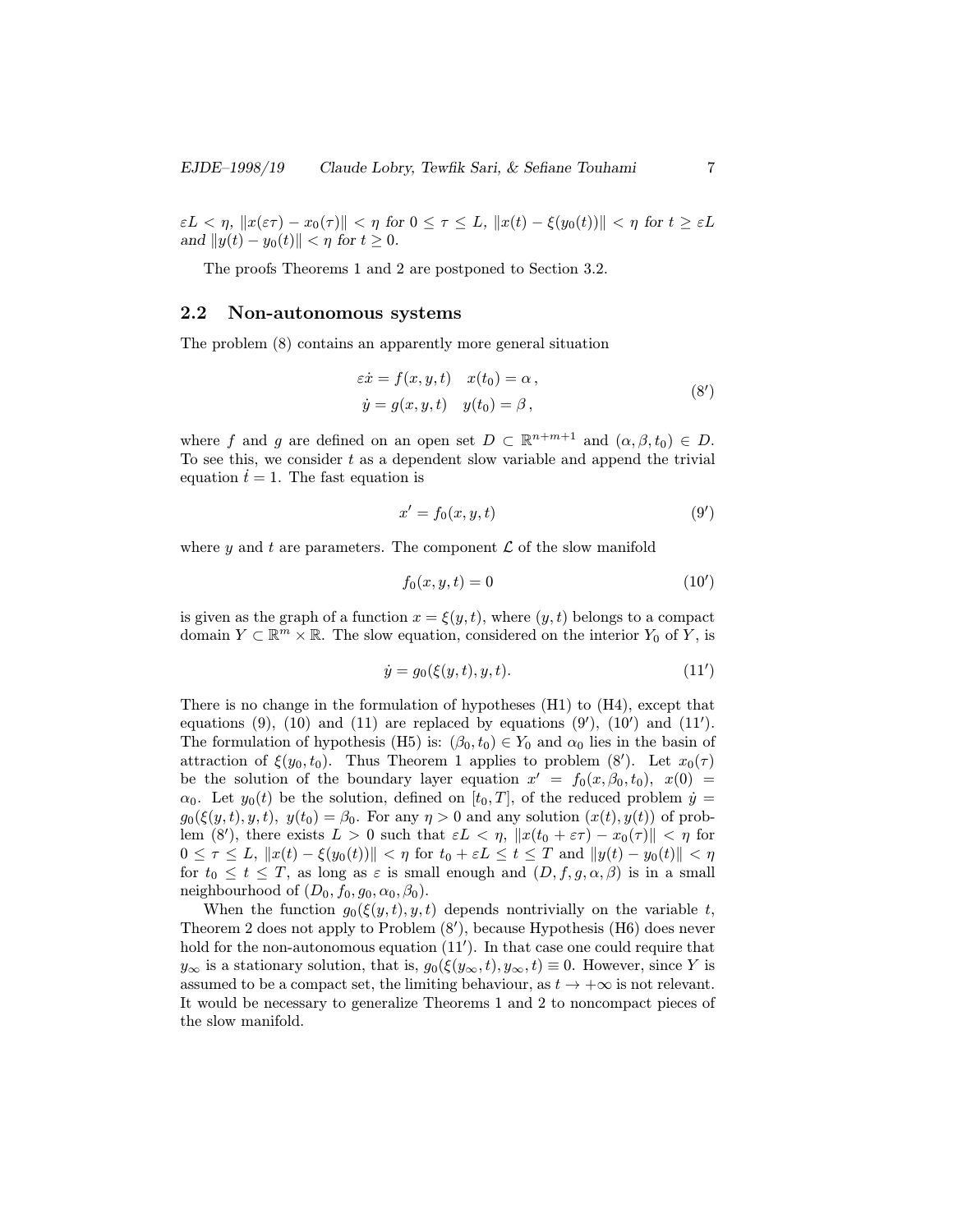## 2.3 Deformations: Tykhonov's theorem

As explained in the introduction, the classical Tykhonov's theorem concerns the one-parameter deformation (2) of the unperturbed problem (3), under the assumption of uniqueness of solutions of system (2), so that we can consider the solution  $(x(t, \varepsilon), y(t, \varepsilon))$  as depending on the parameter  $\varepsilon$  and discuss its limit as  $\varepsilon \to 0$ . Actually, Tykhonov formulated his result only for systems for which the right-hand side does not depend on  $\varepsilon$ . In [26] Tykhonov requires that the equilibrium point  $x = \xi(y)$  of system (5) is asymptotically stable for all  $y \in Y$ , but he does not require the uniformity of the basin of attraction over  $Y$ . The number  $\eta$  whose existence is assumed in Definition 1 will, in general, depend on  $\mu$  and also on  $\mu$ . This brings the following definition.

**Definition 3.** The equilibrium point  $x = \xi(y)$  of the equation (9) is said to be uniformly asymptotically stable over Y if for every  $\mu > 0$  there exists a  $η$  with the property that for any  $y \in Y$ , any solution  $x(τ)$  of (9) for which  $||x(0) - \xi(y)|| < n$  can be continued for all  $\tau > 0$  and satisfies the inequality  $||x(\tau) - \xi(y)|| < \mu$  and  $\lim_{\tau \to \infty} x(\tau) = \xi(y)$ .

Tykhonov [26] proves that  $\eta$  may be chosen independently of y as long as Y is compact, that is, the asymptotic stability is uniform over  $Y$ . However, this is false, and simple examples show that  $\eta$  is not always bounded away from zero on the compact set Y . We are therefore forced to introduce the hypothesis that the asymptotic stability of  $x = \xi(y)$  is uniform over Y (see [29], p. 255). These matters have been fully discussed by Hoppensteadt [12] (see also [28]).

Assume that  $x = \xi(y)$  is uniformly asymptotically stable over Y. It is easy to show that the basin of attraction is uniform over  $Y$ . Conversely, Hoppensteadt [12] proved that if Y is compact, then the asymptotic stability of  $x = \xi(y)$  for all  $y \in Y$ , together with the existence of a uniform basin of attraction over Y, imply that the asymptotic stability is uniform over  $Y$  (see also the remark following Lemma 6 of the present paper). Thus, to formulate Tykhonov's theorem under the hypothesis that  $x = \xi(y)$  is uniformly asymptotically stable over Y as given by Wasow [29], is the same as formulating it under the hypothesis that  $x = \xi(y)$ is asymptotically stable for all  $y \in Y$  and has a uniform basin of attraction over Y as given by Hoppensteadt [11, 12] or as given in the present paper (see also [10], p. 235). Note that the proof of Hoppensteadt [11] is based on construction of Lyapunov functions and is quite different from Tykhonov original proof [26]. The reader who is not acquainted with Russian language should consult Wasow [29] who follows the presentation given in [26].

We notice that Tykhonov paper deals also with systems of the form

$$
\varepsilon_j \dot{x}_j = f_j(x_1, \dots, x_k, y) \quad j = 1, \dots, k
$$
  

$$
\dot{y} = g(x_1, \dots, x_k, y),
$$

where  $x_j \in \mathbb{R}^{n_j}$ ,  $y \in \mathbb{R}^m$  and  $\varepsilon_1, \dots, \varepsilon_k$  are small positive parameters. Tykhonov gives the behaviour of solutions when  $\varepsilon_1 \to 0$  and  $\varepsilon_{j+1}/\varepsilon_j \to 0$ ,  $j = 1, \dots, k-1$ .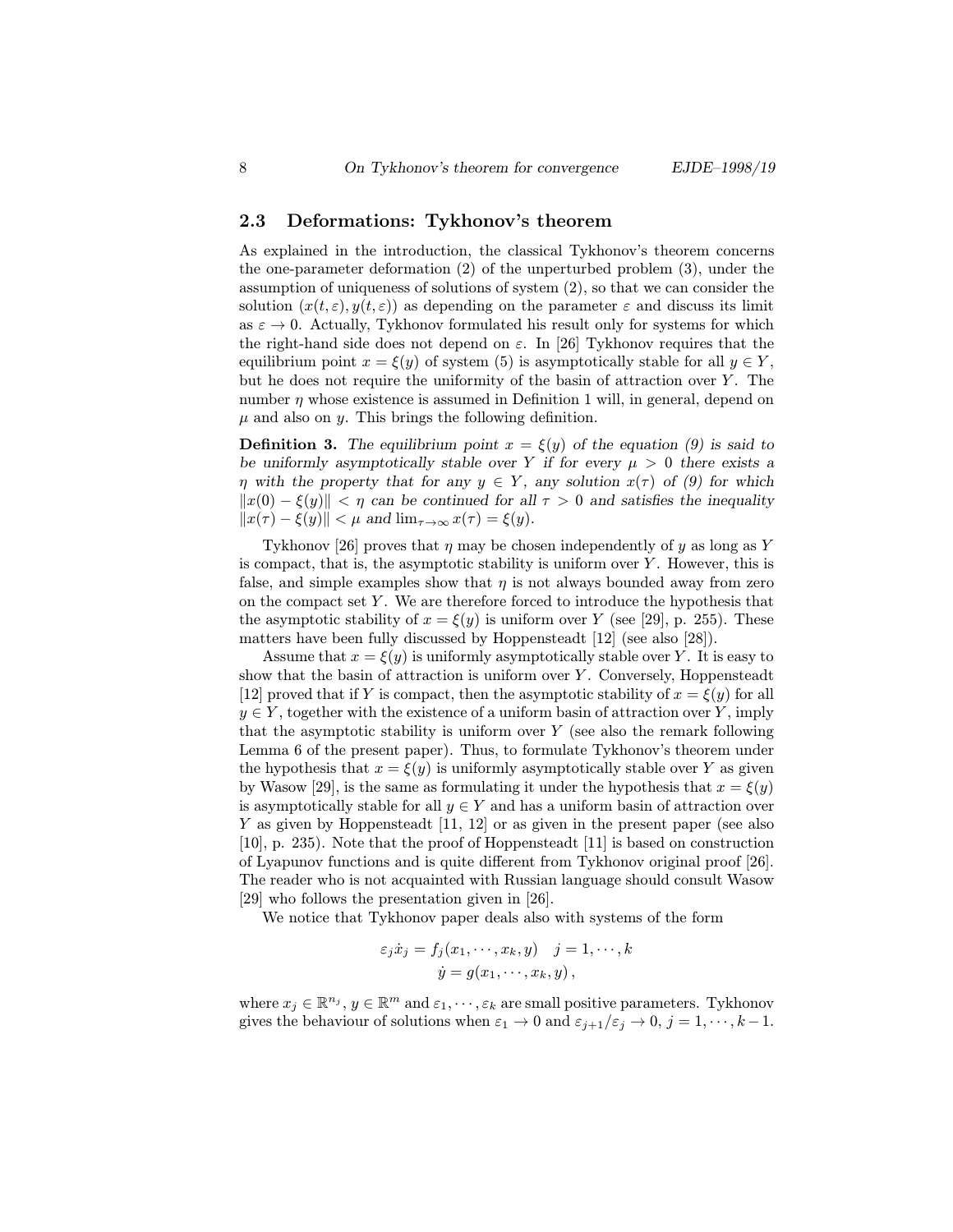Tykhonov defines a hierarchy of boundary layer equations and reduced problems that approximate the solutions at various time scales. Such systems have been also studied by Hoppensteadt [14, 15]. They will be considered in a forthcoming paper with emphasis on the underlying functional spaces and topologies.

Of course, Theorem 2 may also be formulated in terms of one-parameter deformations. We obtain approximations, on the infinite time interval, of the perturbed problem solutions, under the assumption that the reduced problem has an asymptotically stable equilibrium point. This result is neither presented in Tykhonov's paper nor in Wasow's book. However, Hoppensteadt in a series of papers [11, 13, 15, 16] studied extensively the approximations on the infinite time interval. His studies concern also non autonomous systems.

# 3 Nonstandard results

## 3.1 A short tutorial on Internal Set Theory

Internal Set Theory (IST) is an axiomatic approach to Nonstandard Analysis, proposed by Nelson [21]. We adjoin to ordinary mathematics (say ZFC) a new undefined unary predicate standard (st). The axioms of IST are the usual axioms of ZFC plus three others which govern the use of the new predicate. Hence all theorems of ZFC remain valid. What is new in IST is an addition, not a change. We call a formula of IST external if it involves the new predicate "st"; otherwise, we call it internal. Thus internal formulas are the formulas of ZFC. IST is a conservative extension of ZFC, that is, every internal theorem of IST is a theorem of ZFC. Some of the theorems which are proved in IST are external and can be reformulated so that they become internal. Indeed, there is a reduction algorithm which reduces any external formula A of IST to an internal formula A', with the same free variables, which satisfies  $A \equiv A'$ , that is,  $A \Leftrightarrow A'$  for all standard values of the free variables. We give the reduction of the frequently occurring formula  $\forall x$  ( $\forall^{\text{st}} y \land \Rightarrow \forall^{\text{st}} z \land B$ ), where A and B are internal formulas:

$$
\forall x \ (\forall^{\text{st}} y \ A \Rightarrow \forall^{\text{st}} z \ B) \ \equiv \ \forall z \ \exists^{\text{fin}} y' \ \forall x \ (\forall y \in y' \ A \Rightarrow B). \tag{14}
$$

A real number x is called *infinitesimal*, denoted by  $x \simeq O$ , if  $|x| < \varepsilon$  for all standard  $\varepsilon > 0$ , limited if  $|x| < r$  for some standard r, appreciable if it is limited and not infinitesimal, and *unlimited*, denoted by  $x \approx \pm \infty$ , if it is not limited. Let  $(E, d)$  be a standard metric space. Two points x and y in E are called *infinitely close*, denoted by  $x \simeq y$ , if  $d(x, y) \simeq 0$ .

We may not use external formulas in the axiom schemes of ZFC, in particular we may not use external formulas to define subsets. The notations  $\{x \in \mathbb{R} :$ x is limited} or  $\{x \in \mathbb{R} : x \simeq 0\}$  are not allowed. Moreover, we can prove that there does not exist subsets L and I of R such that, for all x in R, x is in L if and only if x is limited, or x is in I if and only if x is infinitesimal. This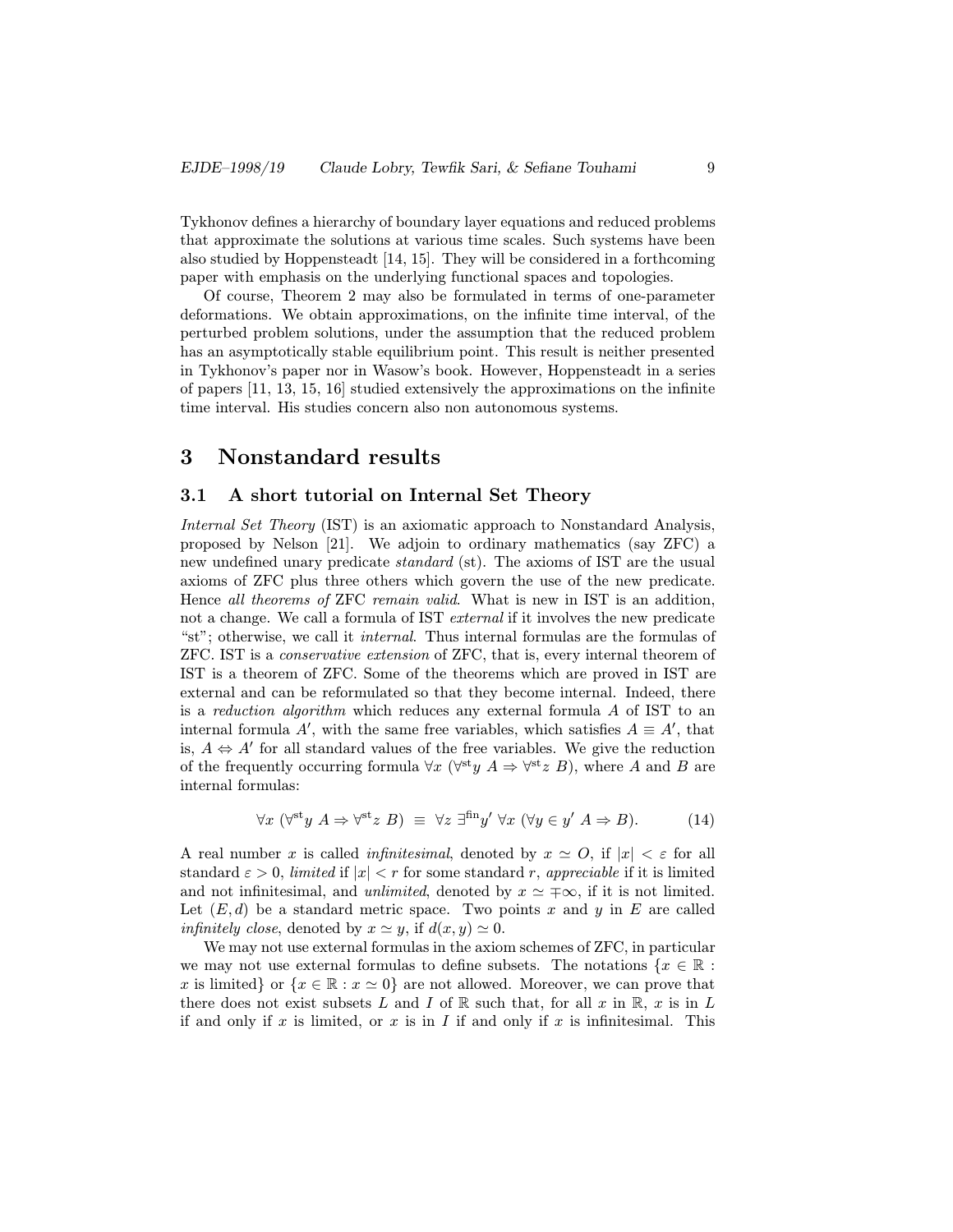result is frequently used in proofs. Suppose that we have shown that a certain internal property  $A$  holds for every limited  $r$ ; then we know that  $A$  holds for some unlimited r, for otherwise we could let  $L = \{x \in \mathbb{R} : A\}$ . This is called the Cauchy principle. It has the following consequence

**Lemma 1.** (Robinson's Lemma). Let  $r(t)$  be a real function such that  $r(t) \simeq 0$ for all limited  $t \geq 0$ , then there exists an unlimited positive number  $\nu$  such that  $f(t) \simeq 0$  for all  $t \in [0, \nu]$ .

**Proof.** The set of all s, such that  $|r(t)| < 1/s$  for all  $t \in [0, s]$ , contains all limited  $s \geq 1$ . By the Cauchy principle, it must contain some unlimited  $\nu$ .  $\Box$ 

Let X be a standard topological space. A point x in X is said to be *infinitely close* to a standard point  $x_0$ , denoted by  $x \approx x_0$ , if x is in every standard neighbourhood of  $x_0$ . Let A be a standard open subset of X. A point  $x \in X$  is said to be nearstandard in A if there exists a standard  $x_0 \in A$  such that  $x \simeq x_0$ . We recall that A is compact if and only if any point  $x \in A$  is nearstandard in A. We recall that A is open if and only if any point  $x \in X$  which is nearstandard in A, belongs to A. For more informations on the nonstandard approach to topological spaces, the reader is referred to [24].

## 3.2 Perturbations

Classically, the intuitive notion of perturbation can only be described via deformations or neighbourhoods. The first benefit we gain from NSA is a natural and useful notion of perturbation. A perturbation of a standard object is a nonstandard object which is (infinitely) close to it in some sense to be precised. Since a perturbation is a simple nonstandard object, its properties can be investigated directly, and do not require to use extra-properties with respect to the parameters of the deformation as in the classical approach.

**Definition 4.** An element  $(D, f, g, \alpha, \beta) \in \mathcal{T}$  is said to be a perturbation of the standard element  $(D_0, f_0, g_0, \alpha_0, \beta_0) \in \mathcal{T}$  if D contains all the nearstandard point in  $D_0$ ,  $f(x, y) \simeq f_0(x, y)$  and  $g(x, y) \simeq g_0(x, y)$  for all  $(x, y)$  which is nearstandard in  $D_0$  and  $\alpha \simeq \alpha_0$ ,  $\beta \simeq \beta_0$ .

We note that  $f_0(x, y)$  and  $g_0(x, y)$  are well defined for all nearstandard points  $(x, y)$  in  $D_0$ . Indeed,  $D_0$  is a standard open set so it contains all the nearstandard points  $(x, y)$  in  $D_0$ . With this notion we can reformulate Theorems 1 and 2 as follows.

**Theorem 3.** Let  $f_0 : D_0 \to \mathbb{R}^n$ ,  $g_0 : D_0 \to \mathbb{R}^m$  and  $\xi : Y \to \mathbb{R}^n$  be standard continuous functions. Let  $(\alpha_0, \beta_0)$  be standard in  $D_0$ . Assume that hypothesis (H1) to (H5) hold. Let  $x_0(\tau)$  be the solution of the boundary layer equation (12). Let  $y_0(t)$  be the solution of the reduced problem (13). Let T be standard in I, I being the positive interval of definition of  $y_0$ . Let  $\varepsilon > 0$  be infinitesimal. Let  $(D, f, g, \alpha, \beta)$  be a perturbation of  $(D_0, f_0, g_0, \alpha_0, \beta_0)$ . Any solution  $(x(t), y(t))$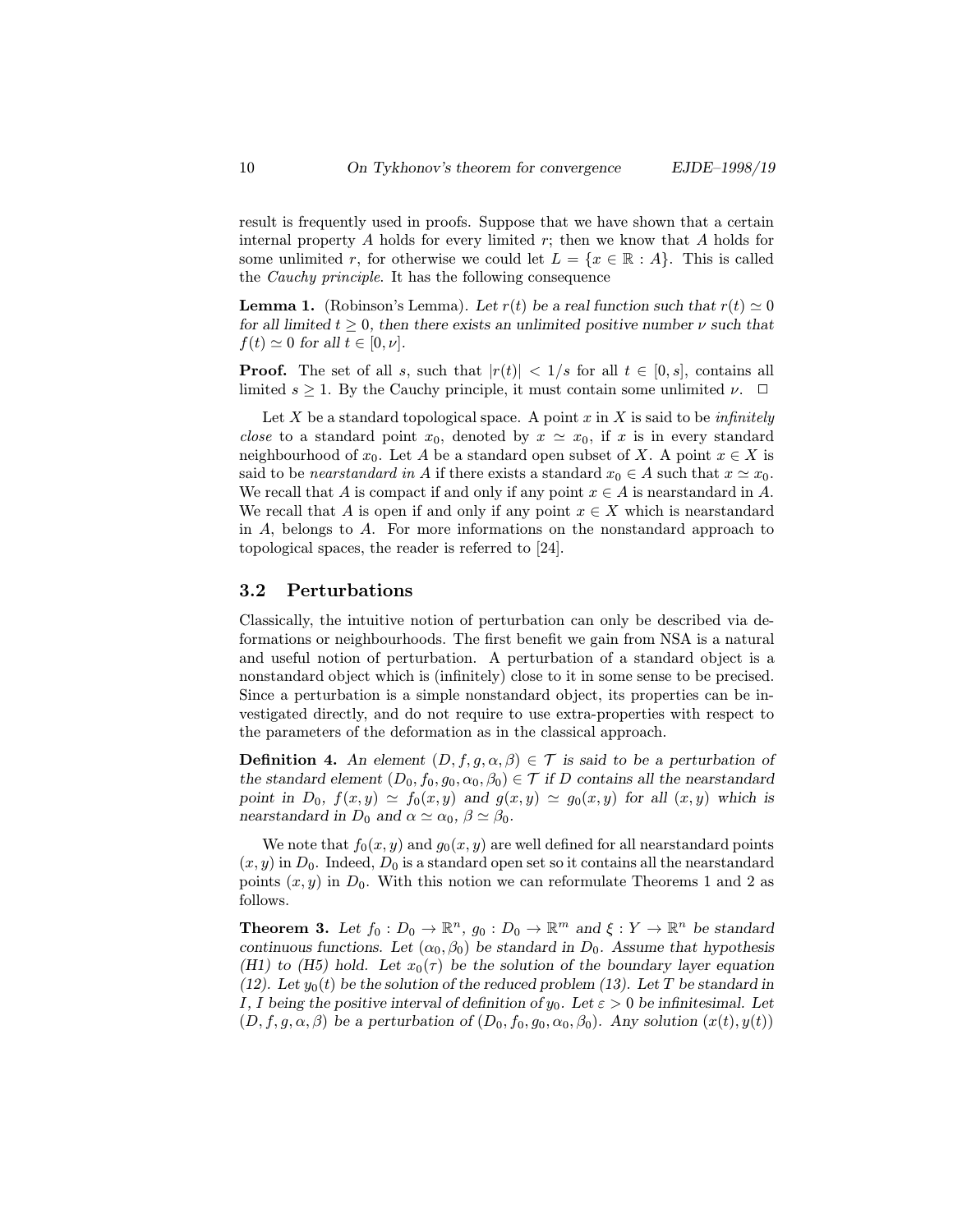of Problem (8) is defined at least on  $[0, T]$  and there exists  $L > 0$  such that  $\varepsilon L \simeq 0$ ,  $x(\varepsilon \tau) \simeq x_0(\tau)$  for  $0 \leq \tau \leq L$ ,  $x(t) \simeq \xi(y_0(t))$  for  $\varepsilon L \leq t \leq T$  and  $y(t) \simeq y_0(t)$  for  $0 \le t \le T$ .

**Theorem 4.** Let  $f_0 : D_0 \to \mathbb{R}^n$ ,  $g_0 : D_0 \to \mathbb{R}^m$  and  $\xi : Y \to \mathbb{R}^n$  be standard continuous functions. Let  $y_{\infty} \in Y_0$  and  $(\alpha_0, \beta_0) \in D_0$  be standard. Assume that hypothesis (H1) to (H6) hold. Let  $x_0(\tau)$  be the solution of the boundary layer equation (12). Let  $y_0(t)$  be the solution of the reduced problem (13). Let  $\varepsilon > 0$ be infinitesimal. Let  $(D, f, g, \alpha, \beta)$  be a perturbation of  $(D_0, f_0, g_0, \alpha_0, \beta_0)$ . Any solution  $(x(t), y(t))$  of Problem (8) is defined for all  $t \ge 0$  and and there exists  $L > 0$  such that  $\epsilon L \simeq 0$ ,  $x(\epsilon \tau) \simeq x_0(\tau)$  for  $0 \leq \tau \leq L$ ,  $x(t) \simeq \xi(y_0(t))$  for  $t \geq \epsilon L$ and  $y(t) \simeq y_0(t)$  for  $t \geq 0$ .

The proofs of Theorems 3 and 4 are postponed to Section 4. Theorems 3 and 4 are external statements. As we have recalled, Nelson [21] proposed a reduction algorithm that reduces external theorems to equivalent internal forms. Let us show that the reduction of Theorem 3 (resp. Theorem 4) is Theorem 1 (resp. Theorem 2). We need the following result.

**Lemma 2.** The element  $(D, f, g, \alpha, \beta) \in \mathcal{T}$  is a perturbation of the standard element  $(D_0, f_0, g_0, \alpha_0, \beta_0) \in \mathcal{T}$  if and only if  $(D, f, g, \alpha, \beta)$  is infinitely close to  $(D_0, f_0, g_0, \alpha_0, \beta_0)$  for the topology of uniform convergence on compacta.

**Proof.** Let  $(D, f, g, \alpha, \beta)$  be a perturbation of  $(D_0, f_0, g_0, \alpha_0, \beta_0)$ . Let  $\Delta$  be a standard compact subset of  $D_0$ . Any  $(x, y) \in \Delta$  is nearstandard in  $\Delta$ , and so in  $D_0$ . Then  $\Delta \subset D$ ,  $\alpha \simeq \alpha_0$ ,  $\beta \simeq \beta_0$  and  $f(x, y) \simeq f_0(x, y)$ ,  $g(x, y) \simeq g_0(x, y)$ for all  $(x, y) \in \Delta$ . Let  $a > 0$  be a standard real number. Then  $||f - f_0||_{\Delta} < a$ ,  $||g - g_0||_{\Delta} < a, ||\alpha - \alpha_0|| < a$  and  $||\beta - \beta_0|| < a$ . Hence  $(D, f, g, \alpha, \beta) \in$  $V(\Delta, a)$  for all standard compact  $\Delta \subset D_0$  and all standard  $a > 0$ , that is,  $(D, f, g, \alpha, \beta) \simeq (D_0, f_0, g_0, \alpha_0, \beta_0)$  for the topology of uniform convergence on compacta. Conversely, let  $(D, f, g, \alpha, \beta)$  be infinitely close to  $(D_0, f_0, g_0, \alpha_0, \beta_0)$ for the topology of uniform convergence on compacta. Let  $(x, y)$  be nearstandard in  $D_0$ . There exists a standard element  $(x_0, y_0) \in D_0$  such that  $(x, y) \simeq (x_0, y_0)$ . Let  $\Delta$  be a standard compact neighbourhood of  $(x_0, y_0)$  such that  $\Delta \subset D_0$ . Then  $\Delta \subset D, (x, y) \in \Delta \text{ and } ||f(x, y) - f_0(x, y)|| < a, ||g(x, y) - g_0(x, y)|| < a \text{ for }$ any standard  $a > 0$ . Thus  $(x, y) \in D$  and  $f(x, y) \simeq f_0(x, y), g(x, y) \simeq g_0(x, y)$ . Since  $\alpha \simeq \alpha_0$  and  $\beta \simeq \beta_0$ , we obtain that  $(D, f, g, \alpha, \beta)$  is a perturbation of  $(D_0, f_0, g_0, \alpha_0, \beta_0).$ 

**Proof of Theorem 1.** We adopt the following abbreviations:  $u$  is the variable  $(D_0, f_0, g_0, \alpha_0, \beta_0)$ , v is the variable  $(D, f, g, \alpha, \beta)$ , and B is the formula

If  $\eta > 0$  then any solution  $(x(t), y(t))$  of Problem (8) is defined at least on [0, T] and there exists  $L > 0$  such that  $\varepsilon L < \eta$ ,  $||x(\varepsilon \tau)$  $x_0(\tau)\| \leq \eta$  for  $0 \leq \tau \leq L$ ,  $||x(t) - \xi(y_0(t))|| < \eta$  for  $\varepsilon L \leq t \leq T$  and  $||y(t) - y_0(t)|| < \eta$  for  $0 \le t \le T$ .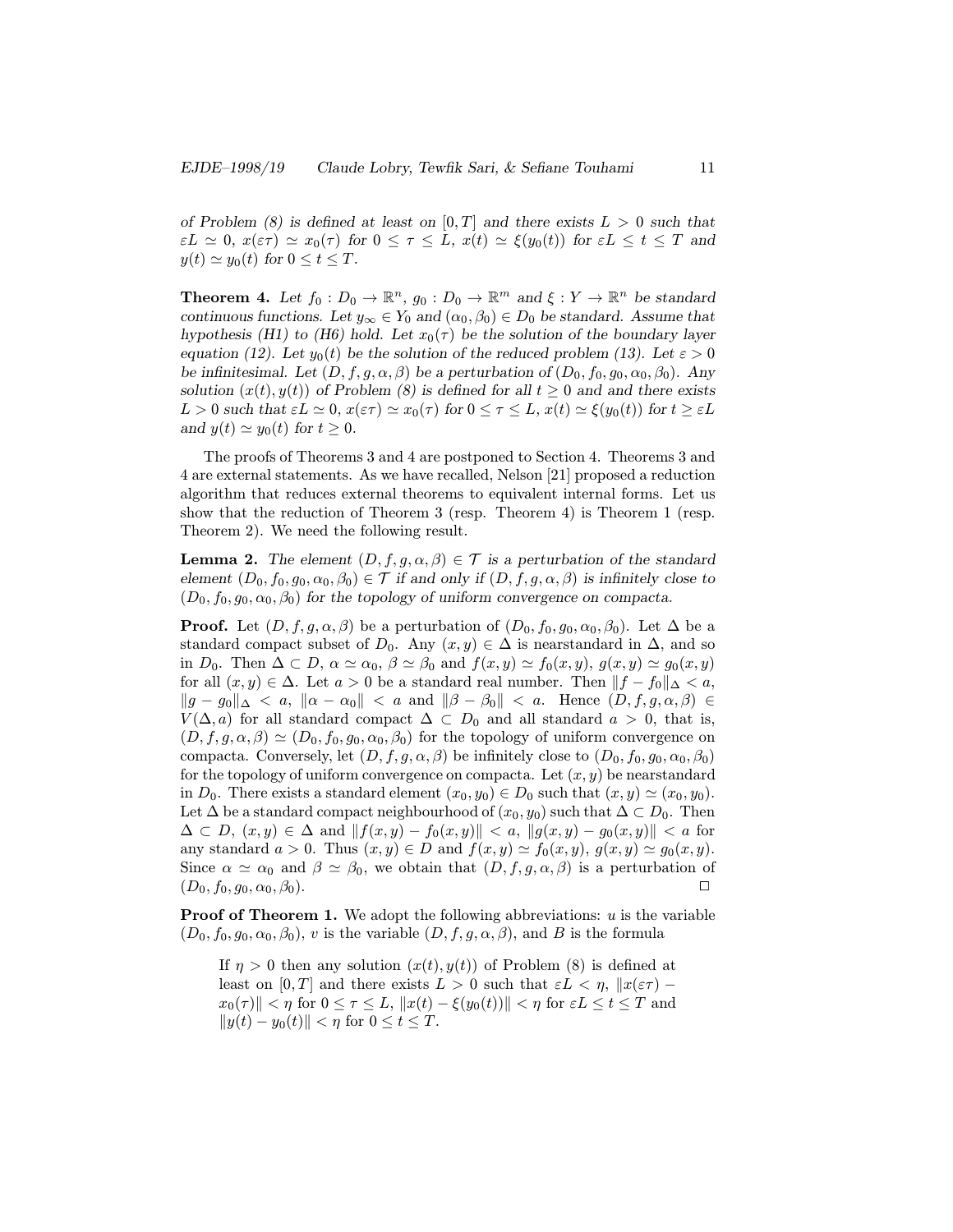According to the Lemma 2, to say that  $v$  is a perturbation of  $u$  is the same as saying  $v$  is in any standard neighbourhood of  $u$ . To say that "any solution  $(x(t), y(t))$  of Problem (8) is defined at least on [0, T] and there exists  $L > 0$ such that  $\varepsilon L \simeq 0$ ,  $x(\varepsilon \tau) \simeq x_0(\tau)$  for  $0 \leq \tau \leq L$ ,  $x(t) \simeq \xi(y_0(t))$  for  $\varepsilon L \leq t \leq T$ and  $y(t) \simeq y_0(t)$  for  $0 \le t \le T$ " is the same as saying  $\forall^{st} \eta$  B. Then Theorem 3 asserts that

$$
\forall \varepsilon \ \forall v (\forall^{\text{st}} \delta \ \forall^{\text{st}} \mathcal{V} \ \varepsilon < \delta \ \& \ v \in \mathcal{V} \Rightarrow \forall^{\text{st}} \eta \ B).
$$

In this formula,  $u, \xi$  and T are standard parameters, v ranges over  $\mathcal{T}, \varepsilon, \delta$ , and  $\eta$  range over the strictly positive real numbers and V ranges over the neighbourhoods of  $u$ . By  $(14)$ , this is equivalent to

$$
\forall \eta \; \exists^{\text{fin}} \delta' \; \exists^{\text{fin}} \mathcal{V}' \; \forall \varepsilon \; \forall v \; (\forall \delta \in \delta' \; \forall \mathcal{V} \in \mathcal{V}' \; \varepsilon < \delta \; \& \; v \in \mathcal{V} \Rightarrow B).
$$

For  $\delta'$  and  $\mathcal V'$  finite sets,  $\forall \delta \in \delta' \ \forall \mathcal V \in \mathcal V' \ \varepsilon \langle \delta \& v \in \mathcal V$  is the same as  $\varepsilon < \delta \& v \in V$  for  $\delta = \min \delta'$  and  $V = \bigcap_{V \in V'} V$ , and so our formula is equivalent to

$$
\forall \eta \; \exists \delta \; \exists \mathcal{V} \; \forall \varepsilon \; \forall v \; (\varepsilon < \delta \; \& \; v \in \mathcal{V} \Rightarrow B).
$$

This shows that for any standard u,  $\xi$  and any standard  $T \in I$ , the statement of Theorem 1 holds, thus by transfer, it holds for any  $u, \xi$  and any  $T \in I$ .  $\Box$ 

The reduction of Theorem 4 to Theorem 2 follows almost verbatim the reduction of Theorem 3 to Theorem 1 and is left to the reader.

## 3.3 Uniform asymptotic stability

The external characterizations of the notion of stability and attractivity of the equilibrium point  $\xi(y)$  of equation (9), given in Definition 1, are as follows.

**Lemma 3.** Assume f,  $\xi$  and y are standard. The equilibrium point  $x = \xi(y)$ of the equation (9) is

1. Stable if and only if any solution  $x(\tau)$  of (9) for which  $x(0) \simeq \xi(y)$  can be continued for all  $\tau > 0$  and satisfies  $x(\tau) \simeq \xi(y)$ .

2. Attractive if it admits a standard basin of attraction, that is, a standard neighbourhood V with the property that any solution  $x(\tau)$  of system (9) for which  $x(0)$  is standard in V can be continued for all  $\tau > 0$  and satisfies  $x(\tau) \simeq$  $\xi(y)$  for all  $\tau \simeq +\infty$ .

**Proof.** 1. Let B be the formula "Any solution  $x(\tau)$  of equation (9) for which  $x(0) = \alpha$  can be continued for all  $\tau > 0$  and satisfies the inequality  $||x(\tau) |\xi(y)|| < \mu$ ". The characterization of stability in the lemma is

$$
\forall \alpha \ (\forall^{\text{st}} \eta \ \| \alpha - \xi(y) \| < \eta \Rightarrow \forall^{\text{st}} \mu \ B).
$$

In this formula f,  $\xi$  and y are standard parameters and  $\eta$ ,  $\mu$  range over the strictly positive real numbers. By (14), this is equivalent to

$$
\forall \mu \exists^{\text{fin}} \eta' \ \forall \alpha \ (\forall \eta \in \eta' \ || \alpha - \xi(y) || < \eta \Rightarrow B).
$$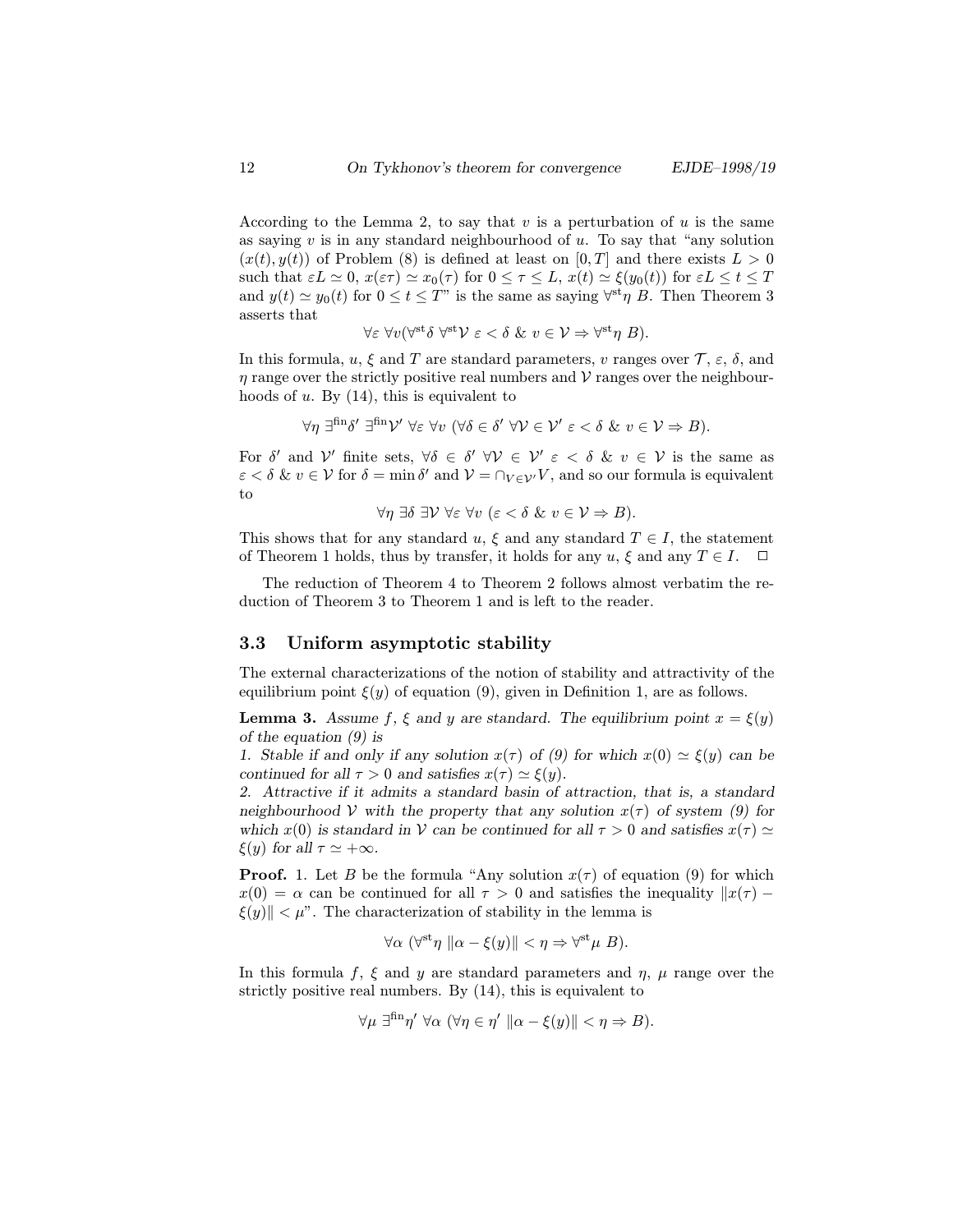For  $\eta'$  a finite set,  $\forall \eta \in \eta' \|\alpha - \xi(y)\| < \eta$  is the same as  $\|\alpha - \xi(y)\| < \eta$  for  $\eta = \min \eta'$ , and so our formula is equivalent to

$$
\forall \mu \exists \eta \; \forall \alpha \; (\|\alpha - \xi(y)\| < \eta \Rightarrow B).
$$

This is the usual definition of stability.

2. By transfer, the attractivity of an equilibrium is equivalent to the existence of a standard basin of attraction. The characterization of a standard basin of attraction V in the lemma is that any solution  $x(\tau)$  of system (9) for which  $x(0)$ is standard in V can be continued for all  $\tau > 0$  and satisfies

$$
\forall \tau \ (\forall^{\text{st}} r \ \tau > r \Rightarrow \forall^{\text{st}} \mu \ \|x(\tau) - \xi(y)\| < \mu).
$$

In this formula  $\xi$  and  $x(\cdot)$  are standard parameters and r,  $\mu$  range over the strictly positive real numbers. By (14), this is equivalent to

$$
\forall \mu \exists^{\text{fin}} r' \,\forall \tau \, (\forall r \in r' \, \tau > r \Rightarrow \|x(\tau) - \xi(y)\| < \mu).
$$

For r' a finite set  $\forall r \in r'$   $\tau > r$  is the same as  $\tau > r$  for  $r = \max r'$ , and so our formula is equivalent to

$$
\forall \mu \exists r \,\forall \tau \, (\tau > r \Rightarrow \|x(\tau) - \xi\| < \mu).
$$

We have shown that for all standard  $\alpha$  in  $\mathcal V$  (and consequently, by transfer, for all  $\alpha$  in  $V$ ) any solution  $x(\tau)$  of problem (9) for which  $x(0) = \alpha$ , can be continued for all  $\tau > 0$  and satisfies  $\lim_{\tau \to +\infty} x(\tau) = \xi(y)$ . This is the usual definition of a basin of attraction. <sup>2</sup>

Let hypothesis (H1) be satisfied. Let  $\pi(\tau, \alpha, y)$  be the unique noncontinuable solution of equation (9) such that  $\pi(0, \alpha, y) = \alpha$ . This solution is defined on the interval  $I(\alpha, y)$ . It follows from the basic theorems of differential equations that the function  $\pi$  is continuous with respect to the initial condition  $\alpha$  and the parameters y. The external formulation of this result is as follows.

**Lemma 4.** Assume  $f_0$  is standard. Let  $y_0$  and  $\alpha_0$  be standard, then for all standard  $\tau \in I(\alpha_0, y_0)$  and all  $\alpha \simeq \alpha_0, y \simeq y_0$ , we have  $\tau \in I(\alpha, y)$  and  $\pi(\tau, \alpha, y) \simeq \pi(\tau, \alpha_0, y_0).$ 

Proof. The reduction of the Lemma 4 is the usual continuity of solutions with respect to initial conditions and parameters. This lemma is a particular case of the *Short Shadow Lemma* (see Section 4).

**Lemma 5.** Assume that hypothesis (H1) is satisfied. Assume that  $f$ ,  $\xi$  and  $y$ are standard. Then the equilibrium point  $x = \xi(y)$  is asymptotically stable if and only if there exists a standard  $a > 0$  with the property that for any  $\alpha$  in the ball B of center  $\xi(y)$  and radius a, the solution  $x(\tau)$  of system (9) for which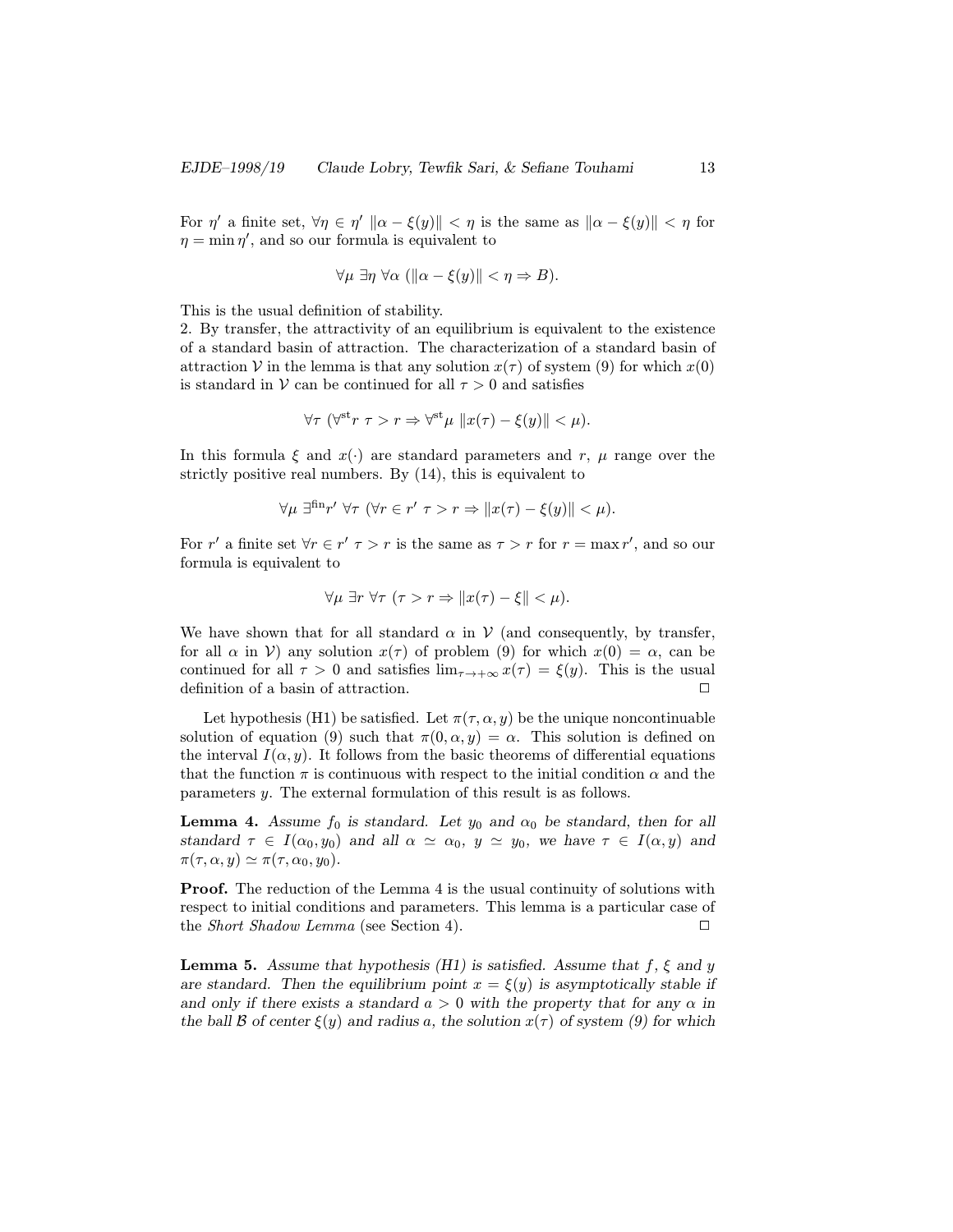**Proof.** Assume that  $\xi$  is asymptotically stable. Then it is attractive, and so it admits a standard basin of attraction V. Let  $a > 0$  be standard such that the closure of the ball B of center  $\xi(y)$  and radius a is included in V. Let  $\alpha \in \mathcal{B}$ and let  $\alpha_0$  be standard in V such that  $\alpha \simeq \alpha_0$ . Let  $x(\tau) = \pi(\tau, \alpha, y)$  and  $x_0(\tau) = \pi(\tau, \alpha_0, y)$ . By the attractivity of  $\xi(y)$ , the solution  $x_0(\tau)$  is defined for all  $\tau > 0$  and satisfies  $x_0(\tau) \simeq \xi(y)$  for all  $\tau \simeq +\infty$ . By Lemma 4,  $x(\tau) \simeq x_0(\tau)$ for all limited  $\tau > 0$ . By Robinson's Lemma, there exists  $\nu \simeq +\infty$  such that  $x(\tau) \simeq x_0(\tau)$  for all  $\tau \in [0, \nu]$ . Thus  $x(\tau) \simeq \xi(y)$  for all unlimited  $\tau \leq \nu$ . By stability of  $\xi(y)$  we have  $x(\tau) \simeq \xi(y)$  for all  $\tau > \nu$ . Hence  $x(\tau) \simeq \xi(y)$  for all  $\tau \simeq +\infty$ . Conversely, assume  $\xi(y)$  satisfies the property in the lemma. By Lemma 3, the ball B is a standard basin of attraction of  $\xi(y)$ . Hence  $\xi(y)$  is attractive. Let  $\alpha \simeq \xi(y)$ . Then, by hypothesis,  $x(\tau) \simeq \xi(y)$  for all  $\tau \simeq +\infty$ , and, by Lemma 4,  $x(\tau) \simeq \pi(\tau, \xi(y), y) = \xi(y)$  for all limited  $\tau$ . By Lemma 3,  $\xi(y)$  is stable. Thus  $\xi(y)$  is asymptotically stable.

Let us return now to the discussion of uniform asymptotic stability over  $Y$  of the equilibrium  $\xi(y)$  of equation (9). Assume  $f_0$  and  $\xi$  are standard. According to Lemma 5, hypothesis (H3) is equivalent to

(H3'). There exists a standard  $a > 0$  with the property that for all standard  $y \in Y$ , any solution  $x(\tau)$  of (9) for which  $||x(0) - \xi(y)|| < a$  can be continued for all  $\tau > 0$  and satisfies  $x(\tau) \simeq \xi(y)$  for all  $\tau \simeq +\infty$ .

The following result is not used in the present paper. We give it as a complement of the previous discussions on uniform asymptotic stability. Moreover this result is connected also to the discussion following Definition 3, on the various hypothesis under which Tykhonov's theorem can be formulated.

**Lemma 6.** Let hypothesis (H1) be satisfied. Assume  $f_0$  and  $\xi$  are standard and Y compact. If the equilibrium point  $x = \xi(y)$  of the equation (9) is asymptotically stable and the basin of attraction is uniform over Y then there exists a standard  $a > 0$  with the property that for all  $y \in Y$  any solution  $x(\tau)$  of (9) for which  $||x(0) - \xi(y)|| < a$  can be continued for all  $\tau > 0$  and satisfies  $x(\tau) \simeq \xi(y)$ for all  $\tau \simeq +\infty$ .

**Proof.** Assume  $\xi(y)$  is asymptotically stable and has a basin of attraction which is uniform over Y. Let  $a > 0$  such that for all  $y \in Y$ , any solution  $x(\tau)$  of system (9) for which  $||x(0) - \xi(y)|| < a$  can be continued for all  $\tau > 0$ and satisfies  $\lim_{\tau \to +\infty} x(\tau) = \xi(y)$ . By transfer, there exists a standard  $a > 0$ with this property. Let  $y \in Y$  and let  $\alpha$  be such that  $\|\alpha - \xi(y)\| < a$ . Let  $x(\tau) = \pi(\tau, \alpha, y)$ . Since Y is a standard compact set, there exists  $y_0$  standard in Y and  $\alpha_0$  standard in the ball of center  $\xi(y_0)$  and radius a such that  $y \simeq y_0$ and  $x(0) \simeq \alpha_0$ . Let  $x_0(\tau) = \pi(\tau, \alpha_0, y_0)$ . By the Lemma 3, the solution  $x_0(\tau)$ can be continued for all  $\tau > 0$  and satisfies  $x_0(\tau) \simeq \xi(y_0)$  for all  $\tau \simeq +\infty$ .

 $\tau \simeq +\infty.$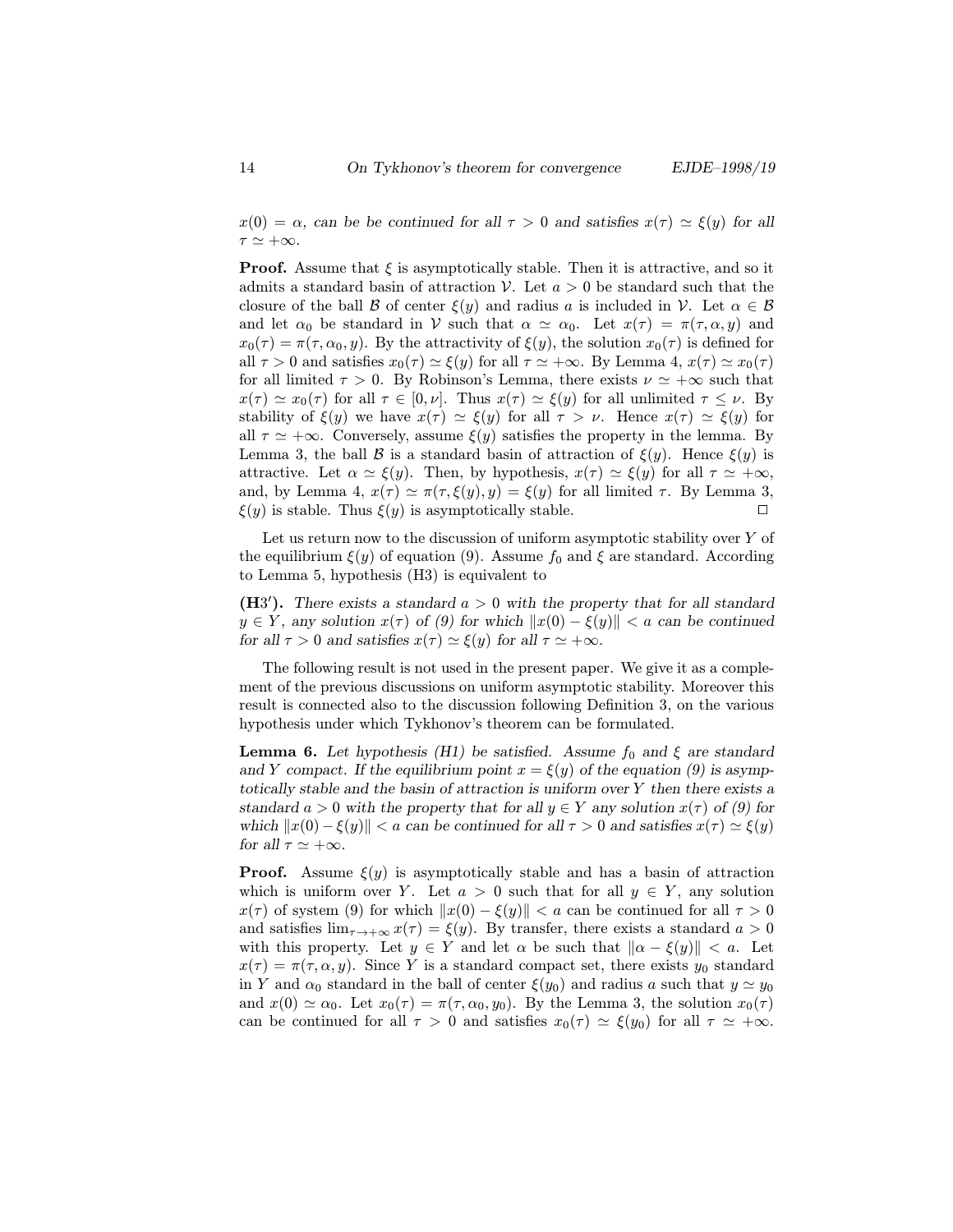According to the Lemma 4,  $x(\tau) \simeq x_0(\tau)$  for all limited  $\tau > 0$ . According to the Robinson's Lemma, there exists  $\nu \simeq +\infty$  such that  $x(\tau) \simeq x_0(\tau)$  for all  $\tau \in [0, \nu]$ . By attractivity  $x_0(\nu) \simeq \xi(y_0)$ . Then  $x(\nu) \simeq \xi(y_0) \simeq \xi(y)$ . According to the Lemma 4

$$
x(\nu + s) \simeq \xi(y_0) \simeq \xi(y), \quad \text{for all limited } s. \tag{15}
$$

Assume there exists  $\nu_1 > \nu$  such that  $x(\nu_1) \not\cong \xi(y)$ , that is  $\gamma = ||x(\nu_1) - \xi(y)||$  is appreciable. Let m be the smallest value of  $\tau \in [\nu, \nu_1]$  such that  $||x(m)-\xi(y)|| =$  $\gamma$ . Thus  $x(m) \not\approx \xi(y)$ . If  $s = m - \nu$  was limited then, by property (15), one would have  $x(m) = x(\nu + s) \simeq \xi(y)$ , which contradicts  $x(m) \not\approx \xi(y)$ . Thus s is unlimited and  $x(m + \tau)$  lies in the ball  $\mathcal{B} = \{x : ||x - \xi(y)|| \leq \gamma\}$  for all  $\tau \in [-s, 0]$ . By the Lemma 4 we have  $x(m + \tau) \simeq x_0(m + \tau)$  for all limited  $\tau$ . Hence  $x_0(m + \tau)$  lies in the (standard) ball  $\mathcal{B} = \{x : ||x - \xi(y_0)|| \leq \gamma_0\},\$ where  $\gamma_0 > 0$  is the standard part of the appreciable number  $\gamma$ , for all standard negative  $\tau$  and then (by transfert) for all  $\tau \leq 0$ . Let  $\tau_0 \simeq -\infty$ . According to Lemma 5,  $x_0(m + \tau_0 + \tau) \simeq \xi(y_0)$  for all  $\tau \simeq +\infty$ . For  $\tau = -\tau_0$ , we obtain  $x_0(m) \simeq \xi(y_0)$ , a contradiction with  $x_0(m) \not\simeq \xi(y_0)$ .

The external characterizations of the notion of uniform asymptotic stability over Y of the equilibrium point  $\xi(y)$  of equation (9), given in Definition 3, is as follows: there exists a standard  $a > 0$  with the property that for all  $y \in Y$  any solution  $x(\tau)$  of (9) for which  $||x(0) - \xi(y)|| < a$  can be continued for all  $\tau > 0$ and satisfies  $x(\tau) \simeq \xi(y)$  for all  $\tau \simeq +\infty$ . Thus, the previous lemma asserts that if Y is compact, then the asymptotic stability of  $x = \xi(y)$  for all  $y \in Y$ , together with the existence of a uniform basin of attraction over  $Y$ , imply that the asymptotic stability is uniform over  $Y$ . The proof by Hoppensteadt [12] of this result is based on a theorem of Massera [20] on construction of Liapunov functions for asymptotically stable equilibrium points.

# 4 Proofs of Theorems 3 and 4

## 4.1 Preliminary lemmas

Let us discuss now the *Short Shadow Lemma*, which is the fundamental tool in regular perturbation theory. Let us consider the initial value problems:

$$
\dot{x} = F_0(x), \quad x(0) = \alpha_0, \tag{16}
$$

$$
\dot{x} = F(x), \quad x(0) = \alpha \,, \tag{17}
$$

where  $F_0: D_0 \to \mathbb{R}^d$  and  $F: D \to \mathbb{R}^d$  are continuous functions,  $D_0$  and D open subsets of  $\mathbb{R}^d$ ,  $F_0$  standard,  $\alpha \in D$  and  $\alpha_0$  standard in  $D_0$ . Problem (17) is said to be a regular perturbation of problem  $(16)$  when D contains all the nearstandard points in  $D_0$ ,  $\alpha \simeq \alpha_0$ , and  $F(x) \simeq F_0(x)$  for all x nearstandard in  $D_0$ . We assume that problem (16) has a unique solution. Let  $\phi_0: I \to \mathbb{R}^d$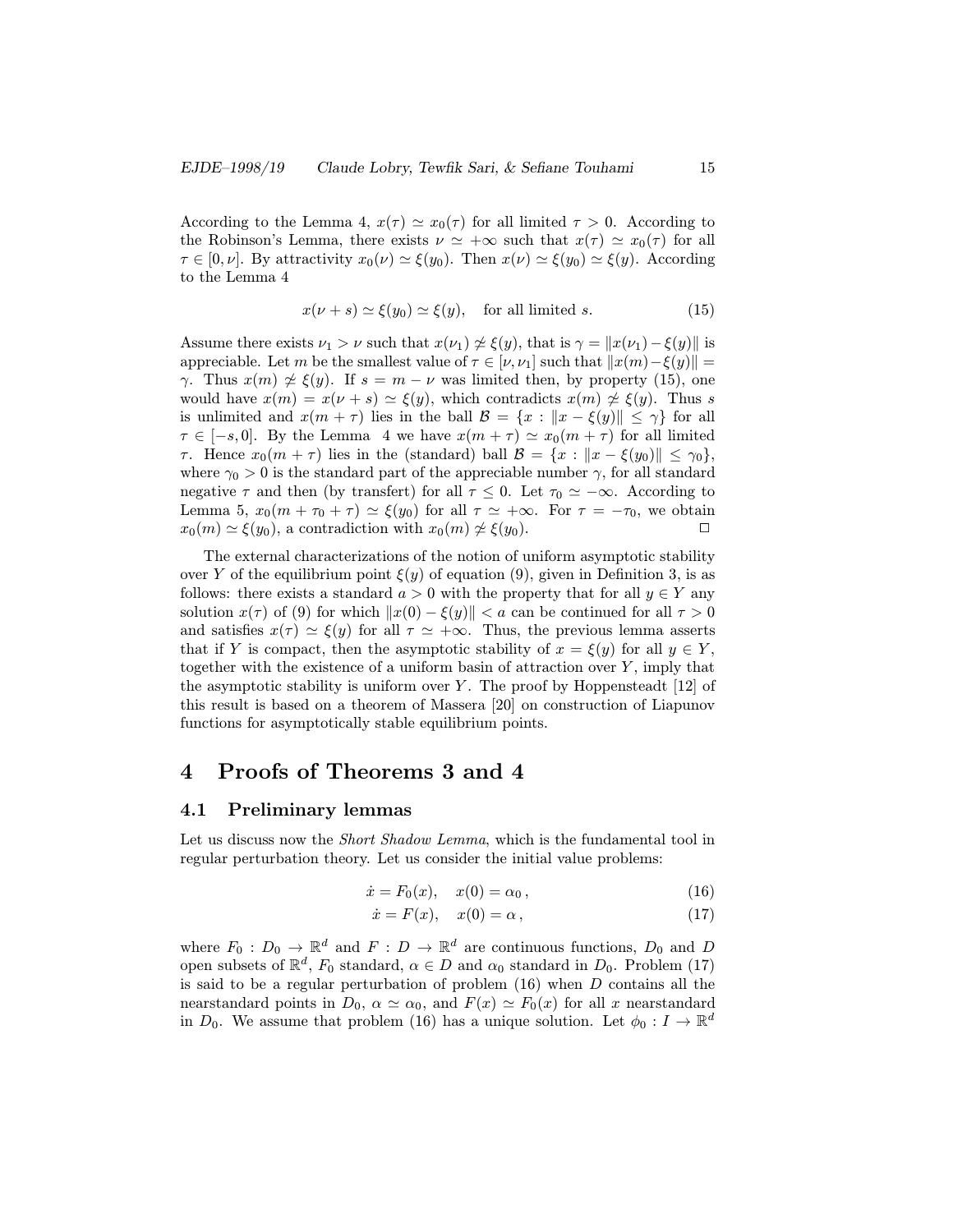be its noncontinuable solution. Will the solutions of problem (17) also exist on I and be close to  $\phi_0$  ? This question is answered by the Short Shadow Lemma, which is one of the first results of nonstandard asymptotic analysis of differential equations. This result appeared in the nonstandard literature under various formulations (see  $[4, 5, 7, 8, 19]$ ). For our purpose it is more convenient to adopt the formulation given in [23, 25].

Lemma 7. (Short Shadow Lemma) Let problem (17) be a regular perturbation of problem (16). Then for any nearstandard  $t \in I$ , any solution  $\phi$  of problem (17) is defined and satisfies  $\phi(t) \simeq \phi_0(t)$ .

The perturbed equation may depend also on the time  $t \in ]a, b[$ , where  $]a, b[$ is a possibly nonstandard interval. In that case problem (17) is replaced by problem

$$
\dot{x} = F(x, t) \quad x(t_0) = \alpha,\tag{18}
$$

where  $F: D\times ]a, b] \to \mathbb{R}^d$  is continuous and  $t_0 \in ]a, b[$ . Problem (18) is said to be a regular perturbation of problem  $(16)$  when D contains all the nearstandard points in  $D_0$ ,  $\alpha \simeq \alpha_0$ , and  $F(x, t) \simeq F_0(x)$  for all  $t \in ]a, b[$  and x nearstandard in  $D_0$ .

**Lemma 8.** Let problem  $(18)$  be a regular perturbation of problem  $(16)$ . Then for any nearstandard  $s \in I$ , any solution  $\phi$  of problem (18) is defined and satisfies  $\phi(t_0 + s) \simeq \phi_0(s)$  as long as  $t_0 + s \in ]a, b[$ .

Proof. This result is a corollary of the Short Shadow Lemma. To see this, we consider t as a dependant parameter and append the trivial equation  $\dot{t} = 1$ . The unperturbed equation would be considered as defined on the standard set  $D_0 \times \Lambda_0$ , where  $\Lambda_0$  is the standard open interval whose standard elements are those elements  $s_0$  of R such that  $s + t_0 \in \Lambda$  for all  $s \simeq s_0$ .

Let  $\mu > 0$ . The set  $||x - \xi(y)|| \leq \mu$ ,  $y \in Y$  will be called a  $\mu$ -tube around L. The set  $||x - ξ(y)|| = μ$ ,  $y ∈ Y$  constitutes the *lateral boundary* of the  $\mu$ -tube. Let  $f_0 : D_0 \to \mathbb{R}^n$ ,  $g_0 : D_0 \to \mathbb{R}^m$  be standard continuous functions on the standard open subset  $D_0$  of  $\mathbb{R}^{n+m}$ . Let  $f: D \to \mathbb{R}^n$ ,  $g: D \to \mathbb{R}^m$  be continuous perturbations of  $f_0$  and  $g_0$ , that is D contains all the nearstandard points in  $D_0$  and  $f(x, y) \simeq f_0(x, y), g(x, y) \simeq g_0(x, y)$  for all nearstandard  $(x, y)$ in  $D_0$ . For the proof of Theorem 3, we need the following results. The first result (Lemma 9) states that any solution  $(x(t), y(t))$  of system

$$
\begin{aligned}\n\varepsilon \dot{x} &= f(x, y), \\
\dot{y} &= g(x, y),\n\end{aligned} \tag{19}
$$

that comes infinitely close to the slow manifold  $\mathcal L$  remains infinitely close to it as long as  $y(t)$  is nearstandard in  $Y_0$ , that is, y is not infinitely close to the boundary of Y. The second result (Lemma 10) states that the y-component of a solution  $(x(t), y(t))$  of (19) that is infinitely close to the slow manifold  $\mathcal{L}$ , is infinitely close to a solution of the slow equation (11).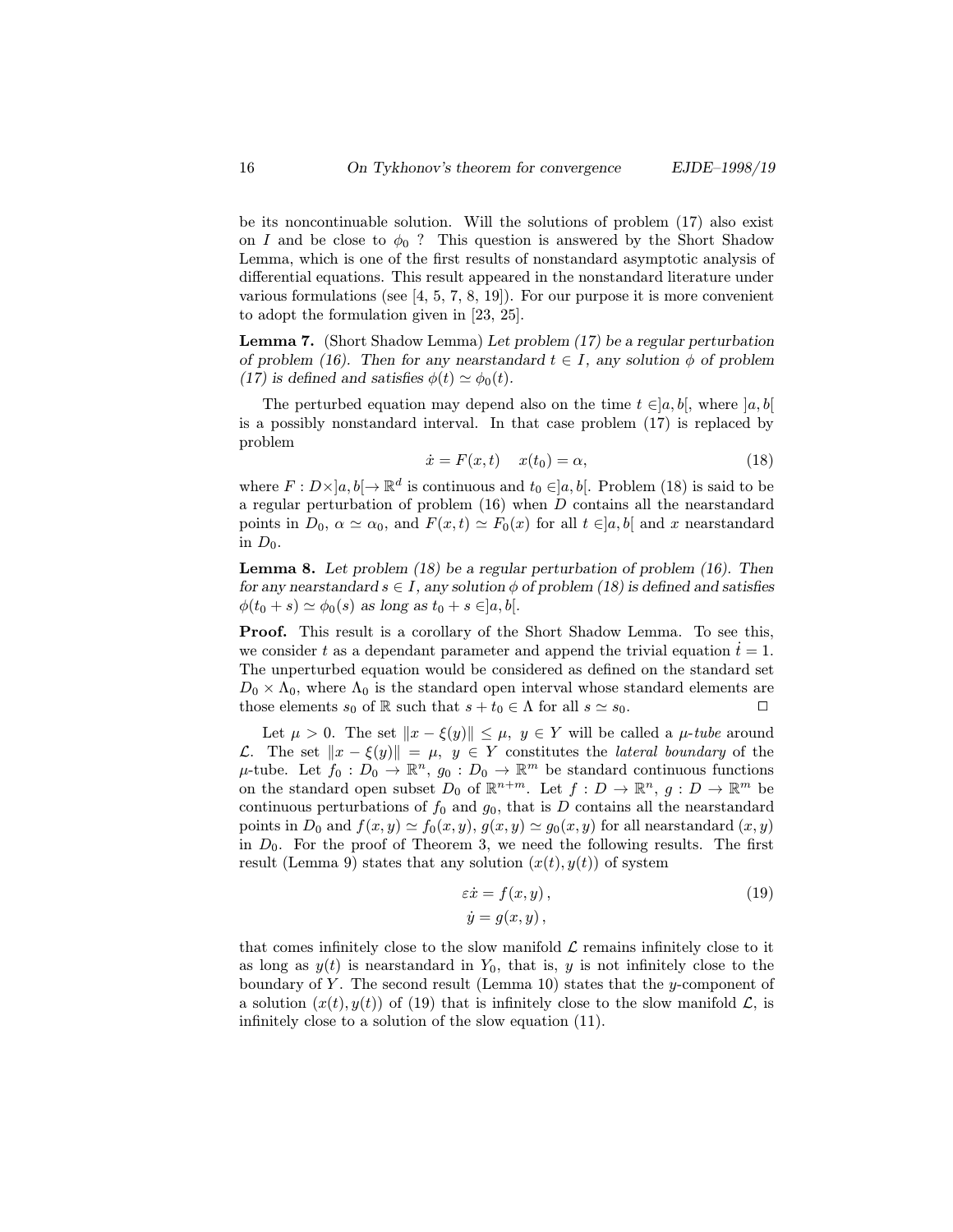**Lemma 9.** Let hypothesis (H1) to (H3) be satisfied. Let  $(x(t), y(t))$  be a solution of (19) with the properties that  $y(t)$  is nearstandard in  $Y_0$  for  $t_0 \le t \le$  $t_1$ , and  $x(t_0) \simeq \xi(y(t_0))$  then  $x(t) \simeq \xi(y(t))$  for  $t_0 \leq t \leq t_1$ .

**Proof.** Let  $y_0$  be standard in  $Y_0$  such that  $y(t_0) \simeq y_0$ . Thus  $x(t_0) \simeq \xi(y_0)$ . As a function of  $\tau$ ,  $(x(t_0 + \varepsilon \tau), y(t_0 + \varepsilon \tau))$  is a solution of system

$$
x' = f(x, y),
$$
  
\n
$$
y' = \varepsilon g(x, y),
$$
\n(20)

where  $d' = d/d\tau$ , with initial condition  $(x(t_0), y(t_0))$ . This problem is a regular perturbation of system

$$
x' = f(x, y),
$$
  
\n
$$
y' = 0,
$$
\n(21)

with initial condition  $(\xi(y_0), y_0)$ . By the Short Shadow Lemma

$$
x(t_0 + \varepsilon \tau) \simeq \xi(y_0), \ y(t_0 + \varepsilon \tau) \simeq y_0 \quad \text{for all limited } \tau. \tag{22}
$$

Since  $y(t)$  is nearstandard in  $Y_0$ , for all  $t \in [t_0, t_1]$ , Y is a standard compact neighbourhood of  $y[t_0, t_1]$ . Let a be a standard positive number satisfying the properties in hypothesis  $(H3')$ . Assume the statement of the Lemma is false. Then there must exist s,  $t_0 < s < t_1$  such that  $x(s) \not\approx \xi(y(s))$ , that is,  $\gamma =$  $||x(s) - \xi(y(s))||$  is appreciable. We may choose s such that  $\gamma$  is standard and  $0 < \gamma \leq a$ . Let T be the  $\gamma$ -tube around L. Since  $(x(t_0), y(t_0))$  belongs to  $\mathcal{T}, (x(s), y(s))$  belongs to the lateral boundary of  $\mathcal{T}$ , and no point  $y(t)$  with  $t \in [t_0, t_1]$  belongs to the boundary of Y, there must exist the smallest value m of t, in  $[t_0, t_1]$ , such that  $(x(m), y(m))$  belongs to the lateral boundary of T, that is  $||x(m)-\xi(y(m))|| = \gamma$ . By compactness of this boundary, there exists a standard  $(x_1, y_1)$  belonging to the lateral boundary of T, that is,  $||x_1 - \xi(y_1)|| = \gamma$ , such that  $(x (m), y (m)) \simeq (x_1, y_1)$ . If  $\tau_0 = (m - t_0)/\varepsilon$  was limited then, by property (22), one would has  $x(m) = x(t_0 + \varepsilon \tau_0) \approx \xi(y(t_0))$ ,  $y(m) = y(t_0 + \varepsilon \tau_0) \approx y(t_0)$ . Since  $\xi$  is standard continuous,  $\xi(y(m)) \simeq \xi(y(t_0)) \simeq x(m)$ , which contradicts  $x(m) \not\approx \xi(y(m))$ . Thus  $\tau_0$  is unlimited and  $(x(m + \varepsilon \tau), y(m + \varepsilon \tau))$  belongs to T for all  $\tau \in [-\tau_0, 0]$ . As a function of  $\tau$ ,  $(x(m + \varepsilon \tau), y(m + \varepsilon \tau))$  is a solution of system (20) with initial condition  $(x(m), y(m))$ . This problem is a regular perturbation of system (21) with initial condition  $(x_1, y_1)$ . The solution of this problem is  $(x_1(\tau), y_1)$ , where  $x_1(\tau) = \pi(\tau, x_1, y_1)$ . By the Short Shadow Lemma we have

$$
x(m + \varepsilon \tau) \simeq x_1(\tau)
$$
  $y(m + \varepsilon \tau) \simeq y_1$  for all limited  $\tau \leq 0$ .

By Robinson's Lemma, there exists  $\tau_1 \simeq -\infty$ , which can be chosen such that  $-\tau_0 \leq \tau_1$ , satisfying  $x(m + \varepsilon \tau_1) \simeq x_1(\tau_1)$ . Thus  $x_1(\tau_1)$  belongs to the ball of center  $\xi(y_1)$  and radius a. According to hypothesis (H3'),  $x_1(\tau_1 + \tau) \simeq \xi(y_1)$  for all  $\tau \simeq +\infty$ . Take  $\tau = -\tau_1$ , then  $x(m) \simeq x_1(0) = x_1(\tau_1-\tau_1) \simeq \xi(y_1) \simeq \xi(y(m))$ . This is a contradiction with  $x(m) \not\approx \xi(y(m))$ .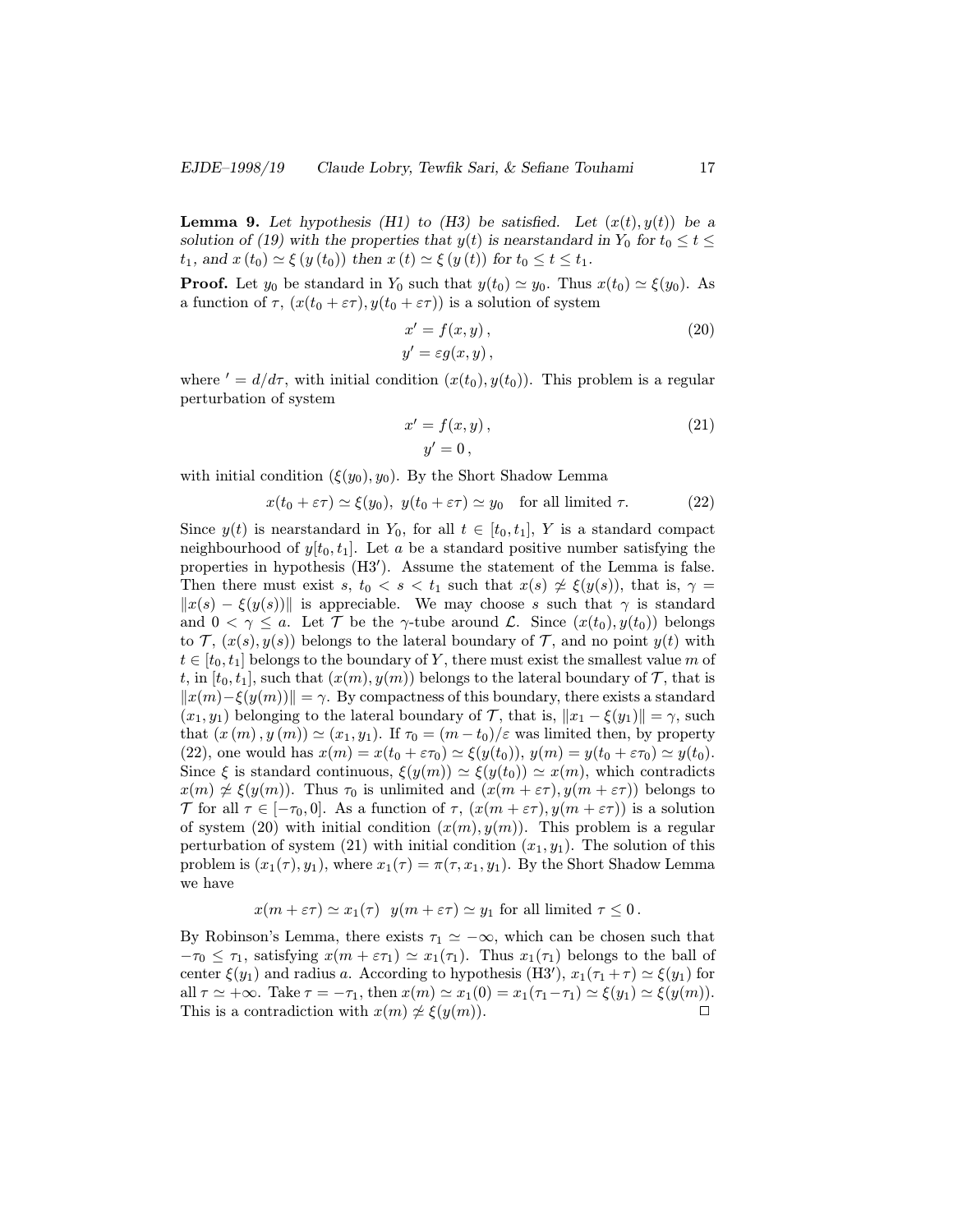**Lemma 10.** Let hypothesis (H4) be satisfied. Let  $y^0$  be standard in  $Y_0$ . Let  $(x(t), y(t))$  be a solution of (1) with the property that  $x(t) \simeq \xi(y(t))$  for  $t_0 \leq$  $t \le t_1$  and  $y(t_0) \simeq y^0$ . Let  $y_0(t)$  be the solution of the slow equation (11) with initial condition  $y^0$  which is assumed to be defined on the standard interval  $0 \leq t \leq T$ . Then  $y(t_0 + s) \simeq y_0(s)$  for all  $s \leq T$  such that  $t_0 + s \leq t_1$ .

**Proof.** We can write  $x(t) = \xi(y(t)) + \alpha(t)$ , where  $\alpha(t) \simeq 0$  for  $t_0 \leq t \leq t_1$ . By the second equation in (19) this implies that

$$
\frac{dy}{dt}(t) = g(\xi(y(t)) + \alpha(t), y(t)),
$$

that is,  $y(t)$  is a solution of the non-autonomous equation

$$
\frac{dy}{dt} = g(\xi(y) + \alpha(t), y). \tag{23}
$$

The solution under consideration can be written  $y(t_0 + s)$ , its initial condition is then  $y(t_0)$ . The problem consisting of equation (23) together with the initial condition  $y(t_0)$  is a regular perturbation (for  $t_0 \leq t \leq t_1$ ) of the problem consisting of the slow equation (11) together with the initial condition  $y^0$ , whose solution  $y_0(s)$  is assumed to be defined and limited on the interval  $[0, T]$ . By Lemma 8,  $y(t_0 + s) \simeq y_0(s)$  as long as  $s \leq T$  and  $t_0 + s \leq t_1$ .

## 4.2 Proof of Theorem 3

Let  $(x(t), y(t))$  be a solution of problem (8), then  $(x(\varepsilon\tau), y(\varepsilon\tau))$  is a solution of the problem consisting of system (20) together with initial conditions  $x(0) = \alpha$ ,  $y(0) = \beta$ . This problem is a regular perturbation of the problem consisting of system (21) together with initial conditions  $x(0) = \alpha_0, y(0) = \beta_0$ , which is nothing more than the boundary layer equation (12). According to the hypothesis (H5), the solution  $x_0(\tau)$  of the boundary layer equation is defined for all  $\tau \geq 0$ , and

$$
x_0(\tau) \simeq \xi(\beta_0) \quad \text{for } \tau \simeq +\infty. \tag{24}
$$

By the Short Shadow Lemma  $x(\varepsilon\tau)$  and  $y(\varepsilon\tau)$  are defined and satisfy  $x(\varepsilon\tau) \simeq$  $x_0(\tau)$ ,  $y(\varepsilon \tau) \simeq \beta_0$  for all limited  $\tau$ . By Robinson's Lemma, there exists  $L \simeq +\infty$ which can be chosen such that  $\varepsilon L \simeq 0$ , with the properties that

$$
x(\varepsilon\tau) \simeq x_0(\tau), \ y(\varepsilon\tau) \simeq \beta_0, \text{ for } 0 \le \tau \le L. \tag{25}
$$

According to (24), when  $t_0 = \varepsilon L$ , the solution has come infinitely close to the slow manifold  $\mathcal{L}$ . Let  $t_1$  be the largest value (maybe  $t_1 = +\infty$ ) such that  $y(t)$ lies in Y for  $t_0 \le t \le t_1$ . By Lemma 9, the solution remains infinitely close to L for  $t_0 \le t \le t_1$  as long as  $y(t)$  is nearstandard in  $Y_0$ . By Lemma 10,  $y(t)$  is infinitely close to the solution  $y_0(t)$  of the reduced problem, as long as  $t \leq T$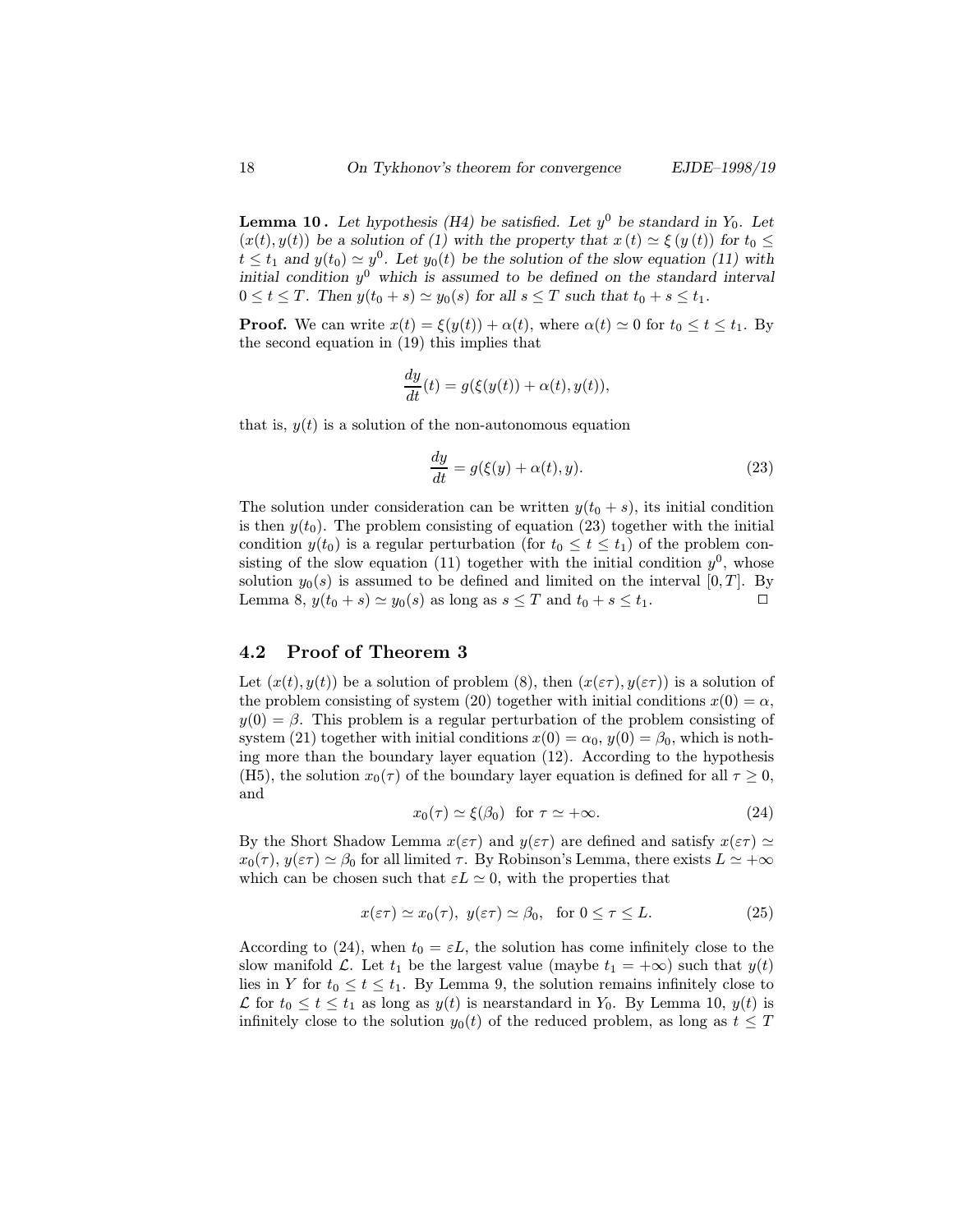and  $t \leq t_1$ . If  $t_1 < T$ , then  $y(t_1) \simeq y_0(t_1)$  and  $y_0(t_1)$  is nearstandard in  $Y_0$ , thus  $y(t) \in Y_0$  for some  $t>t_1$ , which contradicts the definition of  $t_1$ . Thus  $t_1 \geq T$ , and  $y(t)$  is defined for  $0 \leq t \leq T$  and satisfies

$$
y(t) \simeq y_0(t) \quad \text{for } 0 \le t \le T. \tag{26}
$$

Since  $x(t) \simeq \xi(y(t))$  for  $t_0 \le t \le T$ , the approximation (26) of  $y(t)$  implies that

$$
x(t) \simeq x_0(t) = \xi(y_0(t)) \quad \text{for } t_0 \le t \le T. \tag{27}
$$

Thus (25), (26) and (27) complete the proof of the theorem.

## 4.3 Proof of Theorem 4

According to hypothesis (H6), the solution  $y_0(t)$  of the reduced problem is defined for all  $t \geq 0$  and satisfies  $y_0(t) \simeq y_\infty$  for  $t \simeq +\infty$ . By Theorem 3, the approximations

$$
y(t) \simeq y_0(t) \text{ for } 0 \le t \le T,
$$
  
 
$$
x(t) \simeq x_0(t) = \xi(y_0(t)) \text{ for } \varepsilon L \le t \le T,
$$

hold for each limited  $T > 0$ . By Robinson's Lemma, they hold also for some  $T \simeq +\infty$ . Thus  $x(T) \simeq x_{\infty}$  and  $y(T) \simeq y_{\infty}$ . Starting from  $(x(T), y(T))$  and applying again Theorem 3, one obtains

$$
x(T+s) \simeq x_{\infty}, \ \ y(T+s) \simeq y_{\infty} \ \text{ for all limited } s \ge 0. \tag{28}
$$

It remains to prove that  $x(t)$  and  $y(t)$  are defined for all  $t \geq T$  and satisfy

$$
x(t) \simeq x_{\infty}, \ \ y(t) \simeq y_{\infty} \ \text{ for } t \geq T.
$$

Assume that this is false. Then there must exist  $s \geq T$  such that  $y(s) \not\approx y_{\infty}$ , that is  $\mu = ||y(s) - y_{\infty}||$  is appreciable. We can chose s so that the ball B of center  $y_{\infty}$  and radius  $\mu$  is included in the basin of attraction of  $y_{\infty}$ . Let m be the smallest value  $t \geq T$  such that  $||y(m) - y_{\infty}|| = \mu$ . Then  $y(t)$  is limited for all  $T \le t \le m$ . By Lemma 9,  $x(t) \simeq \xi(y(t))$  for  $T \le t \le m$ . If  $s_0 = m - T$ was limited then, by property (28), one would have  $x(m) = x(T + s_0) \simeq x_{\infty}$ ,  $y(m) = y(T + s_0) \simeq y_{\infty}$ , which contradicts  $y(m) \not\approx y_{\infty}$ . Thus  $s_0$  is unlimited and  $(x(m + s), y(m + s))$  belongs to the ball B for all  $s \in [-s_0, 0]$ . Let  $y_1(s)$  be the solution of the slow equation (11) with initial condition  $y_1(0) = y(m)$ . By Lemma 10 one has

$$
y(m+s) \simeq y_1(s)
$$
 for all limited  $s \leq 0$ .

By Robinson's Lemma, there exists  $s_1 \approx -\infty$ , which one can choose such that  $-s_0 \leq s_1$ , satisfying  $y(m + s_1) \simeq y_1(s_1)$ . Thus  $y_1(s_1)$  is limited. By the asymptotic stability of  $y_{\infty}$ ,  $y_1(s_1 + s) \simeq y_{\infty}$  for all  $s \simeq +\infty$ . Take  $s = -s_1$ , then  $y(m) = y_1(0) = y_1(s_1 - s_1) \simeq y_{\infty}$ . This is a contradiction with  $y(m) \not\approx y_{\infty}$ .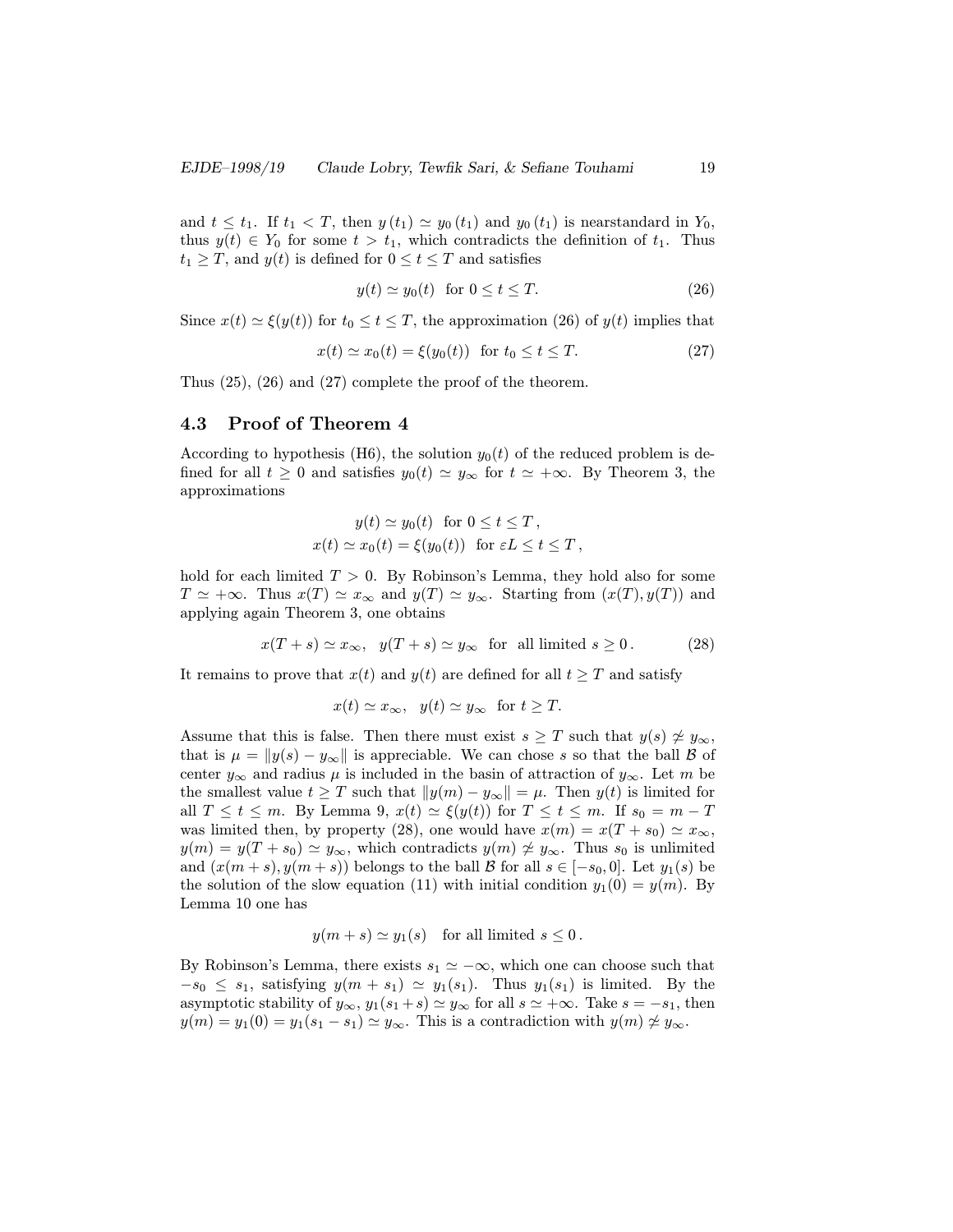## References

- [1] V.I. Arnold (Ed.), Dynamical Systems V, Encyclopedia of Mathematical Sciences, Vol. 5, Springer-Verlag, 1994.
- [2] E. Benoît (Ed.), *Dynamic Bifurcations*, Proceedings, Luminy 1990, Lecture Notes in Math. 1493, Springer Verlag, 1992.
- [3] I.P. van den Berg, Nonstandard Asymptotic Analysis, Lecture Notes in Math. 1249, Springer Verlag, 1987.
- [4] I.P. van den Berg, On solutions of polynomial growth of ordinary differential equations, J. Diff. Equations, 81:368-402, 1989.
- [5] F. Diener, Sauts des solutions des équations  $\varepsilon\ddot{x} = f(t, x, \dot{x})$ , SIAM. J. Math. Anal., 17:533-559, 1986.
- [6] F. Diener, M. Diener (Eds.), Nonstandard Analysis in Practice, Universitext, Springer Verlag, 1995.
- [7] F. Diener, G. Reeb, Analyse non standard, Hermann, 1989.
- [8] M. Diener, C. Lobry, (Editeurs), Analyse non standard et représentation  $du$  réel, OPU, Alger, CNRS, Paris, 1985.
- [9] M. Diener, G. Wallet (Editeurs), Mathématiques finitaires et analyse non standard, Publication mathématique de l'Université de Paris 7, Vol. 31-1 et 31-2, 1989.
- [10] W. Eckhaus, Asymptotic Analysis of Singular Perturbations, Studies in Mathematics and its Applications, vol. 9, North Holland Publishing Company, 1979.
- [11] F. Hoppensteadt, Singular perturbations on the infinite interval, Trans. Amer. Math. Soc. 123:521-535, 1966.
- [12] F. Hoppensteadt, Stability in systems with parameters, J. Math. Anal. Appls., 18:129-134, 1967.
- [13] F. Hoppensteadt, Asymptotic stability in singular perturbation problems, J. Diff. Equations, 4:350-358, 1968.
- [14] F. Hoppensteadt, On systems of ordinary differential equations with several parameters multiplying the derivatives, J. Diff. Equations, 5:106-116, 1969.
- [15] F. Hoppensteadt, Properties of solutions of ordinary differential equations with small parameters, *Comm. Pure Appl. Math.*, 24:807-840, 1971.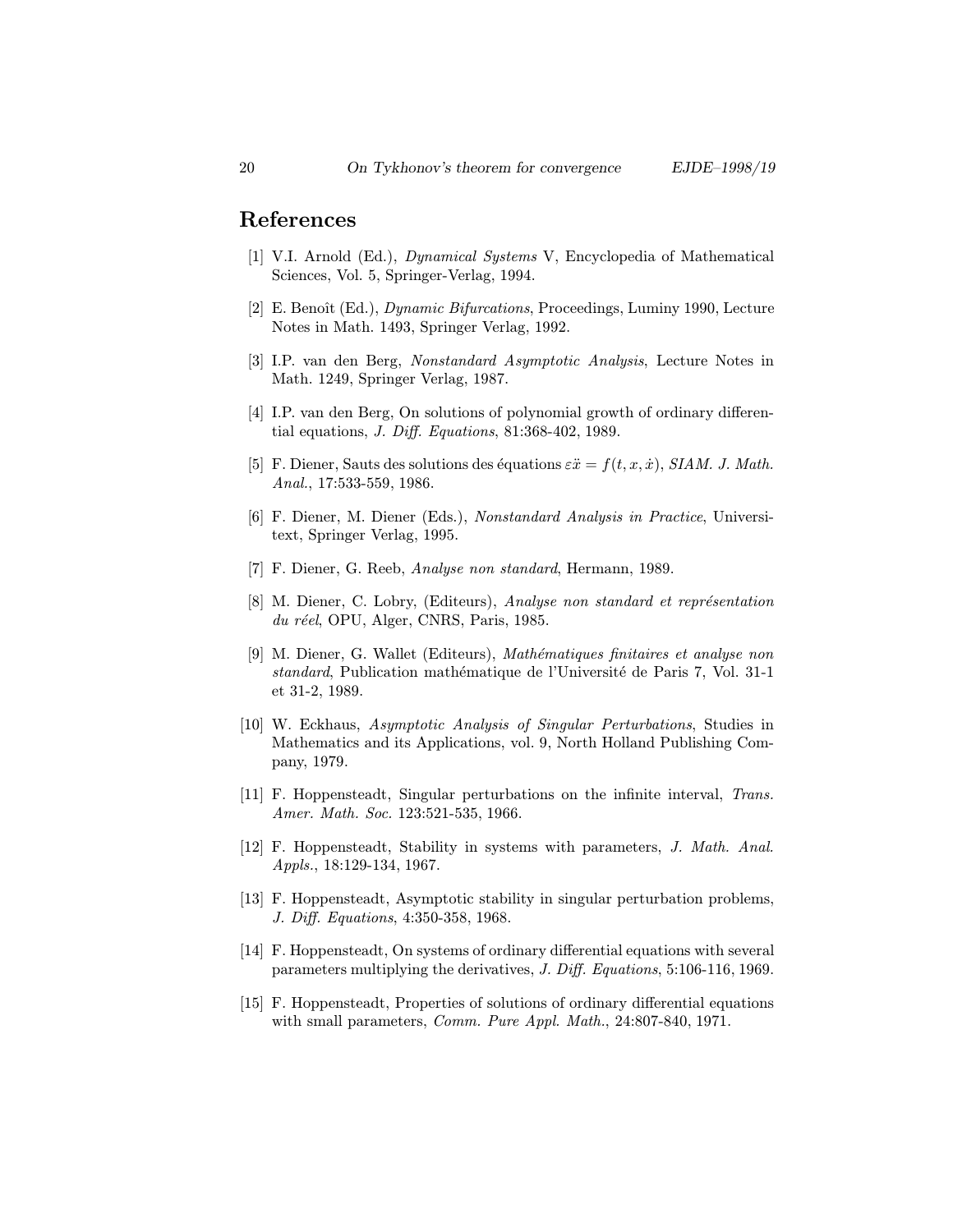- [16] F. Hoppensteadt, Asymptotic stability in singular perturbation problems II: problems having matched asymptotic expansions solutions, J. Diff. Equations, 15:510-521, 1974.
- [17] C. Lobry, A propos du sens des textes math´ematiques, un exemple: la théorie des "bifurcations dynamiques", Annales Institut Fourier, 42 (1992), 327-351.
- [18] C. Lobry, T. Sari, S. Touhami, Fast and Slow Feedback in Systems Theory, to appear in J. Biological Systems.
- [19] R. Lutz, M. Goze, Nonstandard Analysis: a practical guide with applications, Lectures Notes in Math. 881, Springer-Verlag, 1982.
- [20] J.L. Massera, Contribution to stability theory, Ann. Math., 64:182-206, 1956.
- [21] E. Nelson, Internal Set Theory: a new Approach to Nonstandard Analysis, Bull. Amer. Math. Soc., 83:1165-1198, 1977.
- [22] A. Robinson, Nonstandard Analysis, American Elsevier, New York, 1974.
- [23] T. Sari, Stroboscopy and averaging, in *Colloque Trajectorien*  $\dot{a}$  la mémoire de G. Reeb et J.L. Callot, Strasbourg-Obernai, 12-16 juin 1995. A. Fruchard et A. Troesch, Editeurs. Prépublication de l'IRMA, Strasbourg, 1995.
- [24] T. Sari, General Topology, in Nonstandard Analysis in Practice, F. Diener and M. Diener (Eds.), Universitext, Springer-Verlag, 1995.
- [25] T. Sari, Nonstandard perturbation Theory of Differential Equations, presented as an invited talk at the International Research Symposium on Nonstandard Analysis and its Applications, ICMS, Edinburgh, 11-17 August 1996 (http://www.geometrie.univ-mulhouse.fr/sari/papers.html).
- [26] A. N. Tykhonov, Systems of differential equations containing small parameters multiplying the derivatives, Mat. Sborn. 31:575-586, 1952.
- $[27]$  S. Touhami, *Rétroactions rapides, lentes et retardées dans les systèmes* dynamiques "entrée-sortie", Thèse, Université de Nice, 1996.
- [28] A. B. Vasil'eva, V. F. Butuzov, Asymptotic expansions of the solutions of singularly perturbed equations, Nauka, Moscou, 1973 (in Russian).
- [29] W. Wasow, Asymptotic expansions for ordinary differential equation, Robert E. Kriger Publishing Company, New York, 1976.